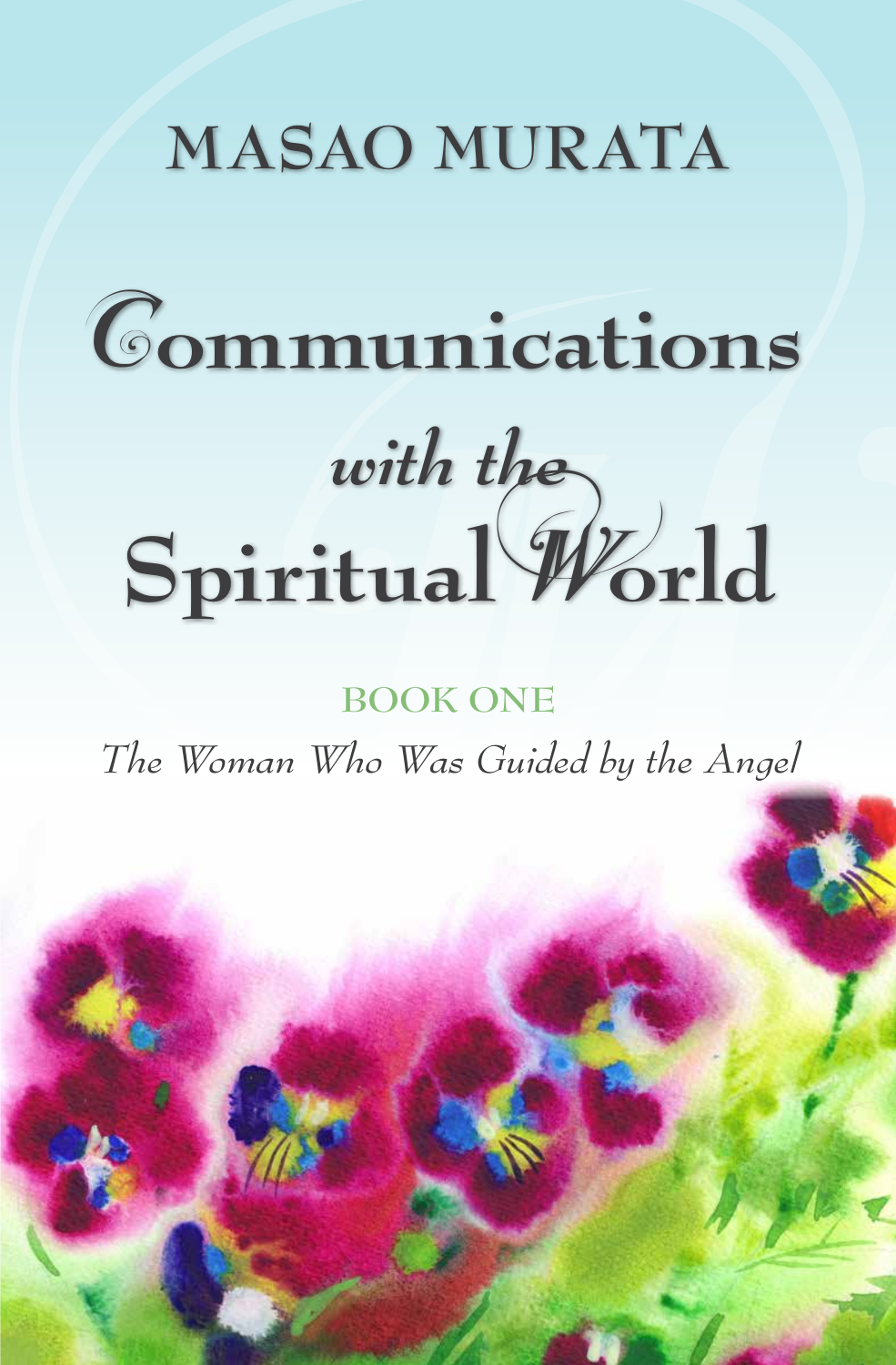#### also by Masao Murata

*Angels of the Cosmos*

*Children Who Went to the Spiritual World (English publication pending)*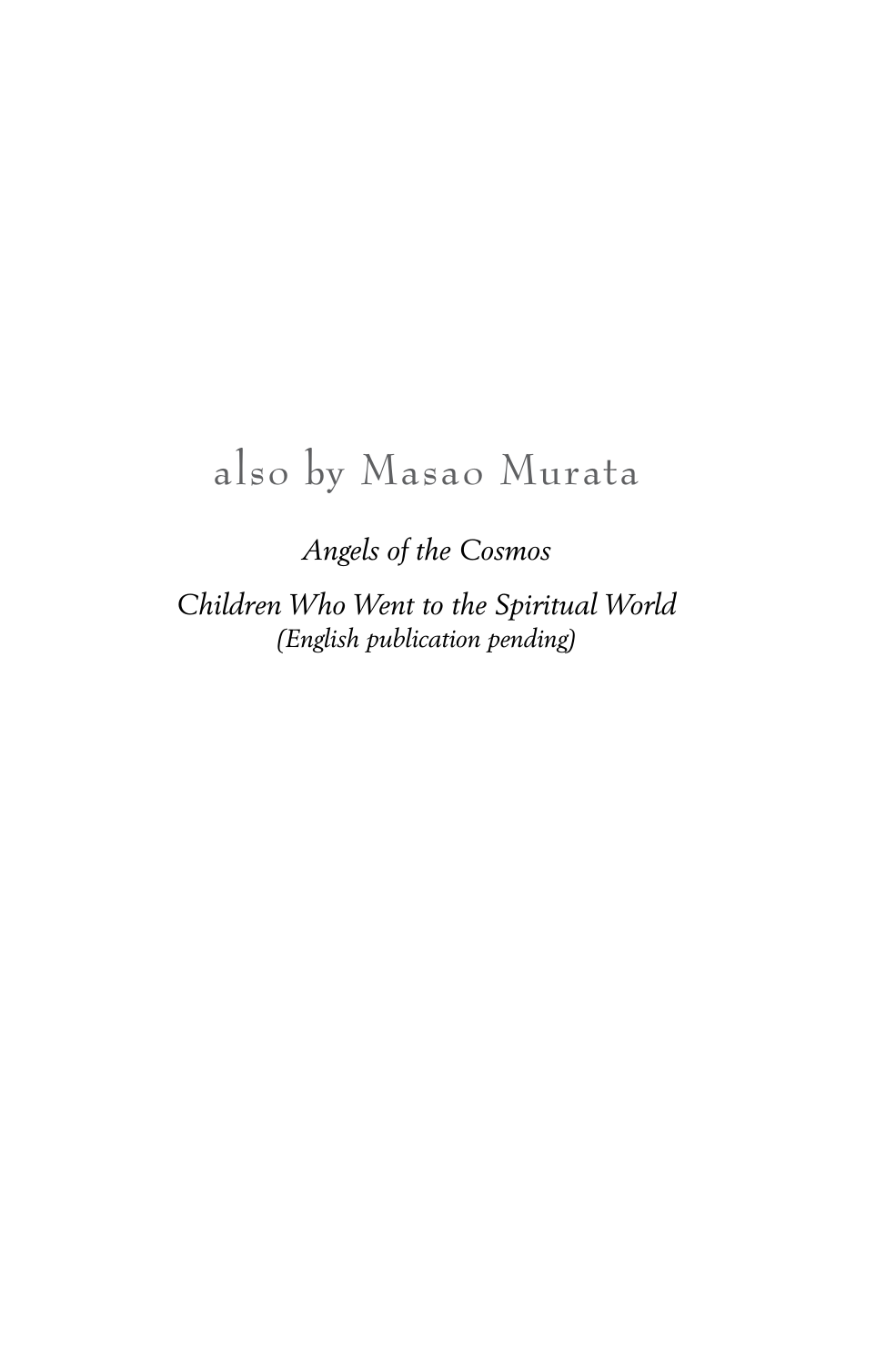## Communications *with the* Spiritual World

b o o k o n e *the woman who was guided by the angel*

ha Sarajara (1983) (K. 1983) (K. 1983) era (1983) era dende toppa (1983) era den daga dengan portoko (1983) er<br>Den Sarajara (1984) era (1983) era (1983) era (1984) era (1984) era (1984) era (1984) era (1984) era (1984) er<br>

MASAO MURATA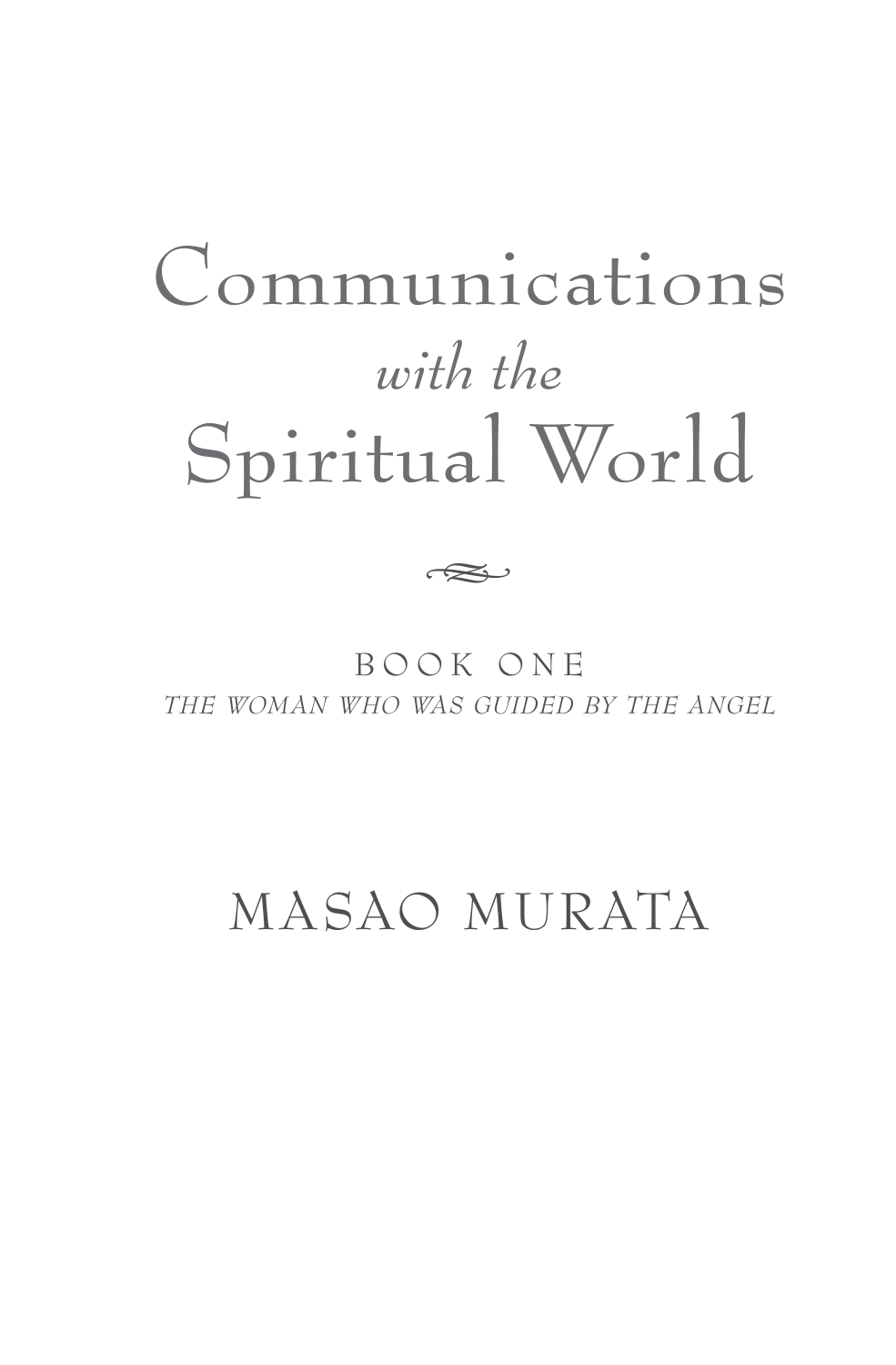© Masao Murata 2012 All rights reserved.

ISBN-13: 978-1-48105432-4 ISBN-10: 1-48105432-5

Originally published in Japanese as: *Watashi no reikai tsûshin, dai ikkan* (私の霊界通信 第一巻) by Masao Murata (Byakko Press, 1967 and 1994)

Byakko Press 812-1 Hitoana, Fujinomiya-shi Shizuoka-ken, Japan 418-0102 http://www.byakkopress.ne.jp e-editor@byakkopress.ne.jp

Translated from the Japanese by David W. Edelstein Edited by Mary McQuaid Consulting translators: Kinuko Hamaya and Miyuki Ohashi Consulting editor: Stephen LaRivière

Designed by David W. Edelstein Cover illustration © Ignat Lednev | Dreamstime.com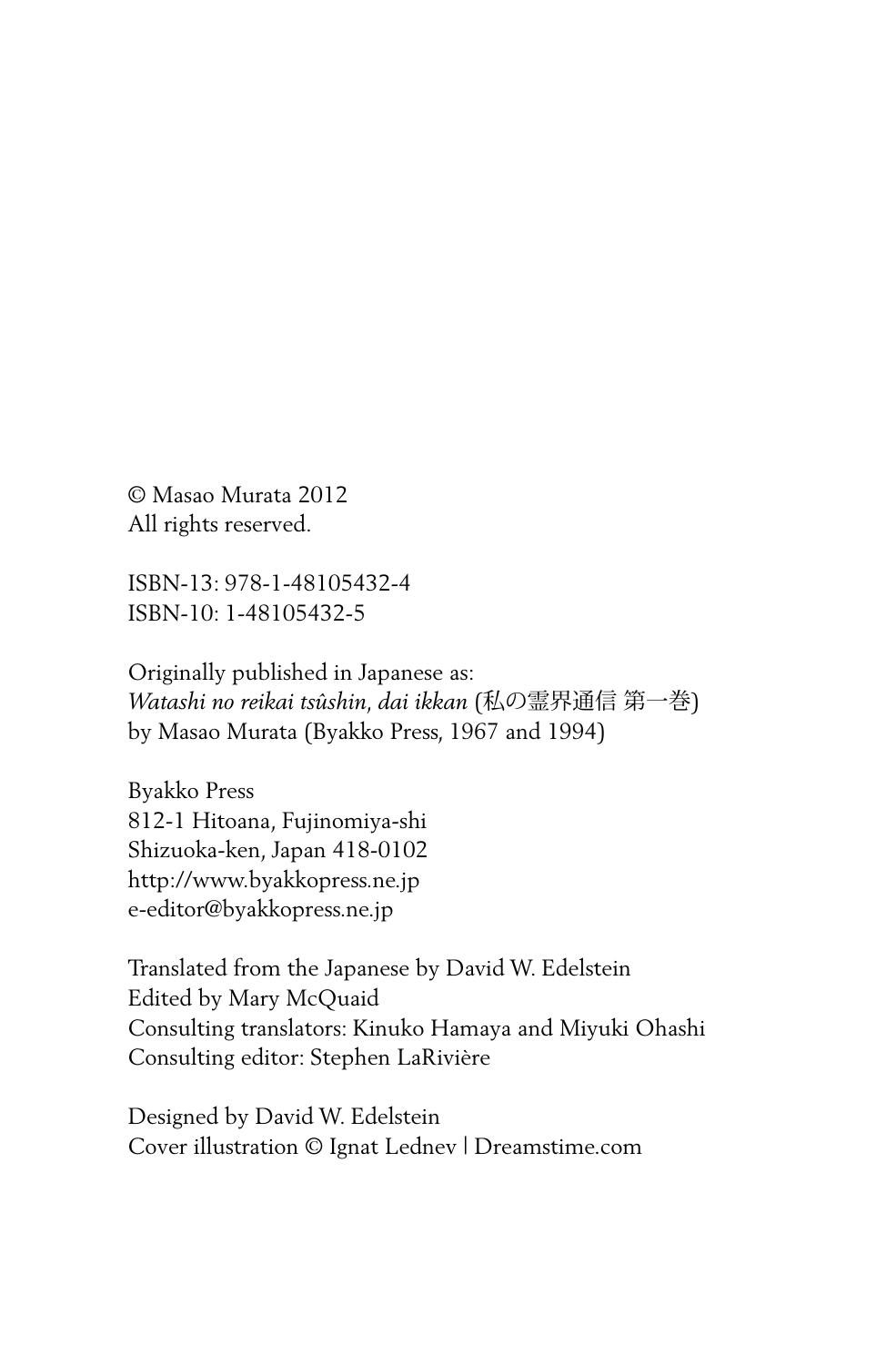## preface

 $\mathcal T$ HILE MANY PEOPLE with psychic abilities tend to become the 'talk of the town,' exhibiting strange behavior and an unusual personality, Masao Murata does not come across this way at all. Rather, his character is more like that of a farmer—honest, sincere, and unassuming.

At first glance, he does not give the impression of someone who possesses rare psychic abilities. However, he inherited these abilities from his mother, and from a young age, he became engaged in exchanges with the unseen world. These exchanges, it seems, were often quite intense, and brought him considerable hardship.

As Mr. Murata and I became closer, his belief in the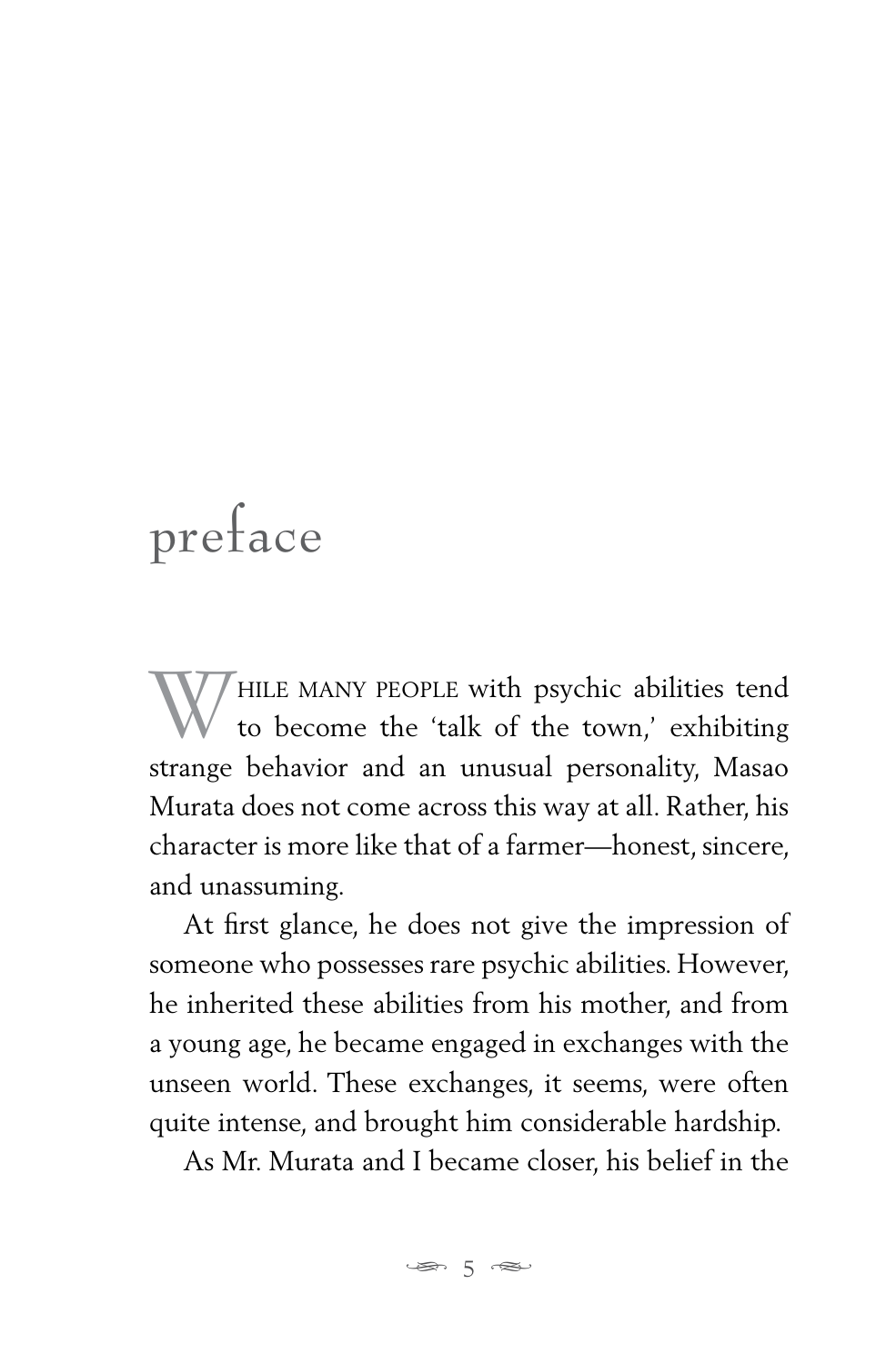protection of his guardian divinities and spirits grew stronger, and his psychic abilities grew more brilliant. His experiences with the divine, spiritual, and subconscious worlds—which cannot be perceived by our five physical senses—deepened, and at the same time, he became more accomplished in his communications with cosmic angels. He recorded many of his experiences, including his travels aboard space vessels, and in many cases his accounts are more detailed than those of Mr. George Adamski.<sup>1</sup>

Although Mr. Murata is indeed a unique and amazing individual, I appreciate that he shows not a hint of that uniqueness on the surface, appearing no different from anyone else. Many people with psychic abilities have a rather peculiar atmosphere about them, but I am pleased that Mr. Murata looks as ordinary as the next person, and leads a daily life more conventional than most.

In this book, Mr. Murata communicates with his late friend, Ms. Yuu Shimada, visiting her in the spiritual world and conveying to us a variety of messages from that realm. His hope is to release people, even a little, from their fear of death by informing them about the world after death. In that sense, it is a very valuable book.

We human beings are not just creatures with a physical body. Our physical body is nothing more than a piece of clothing that we wear for a certain period of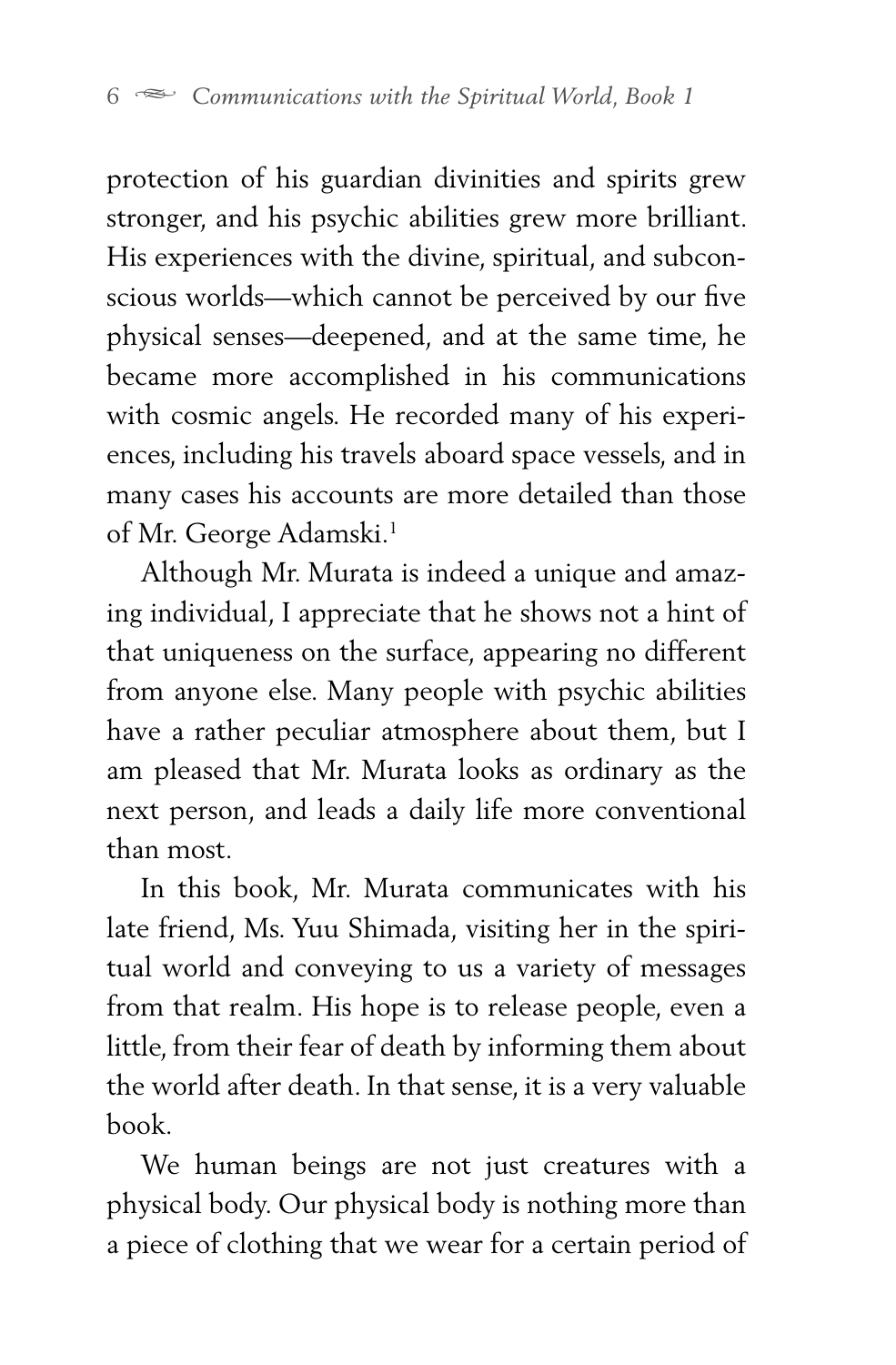time. Just as we change our clothes when they become dirty or torn, we must also shed our physical body. At that time, our true self continues to live in the spiritual or subconscious body. For those who know the truth of human life, there is no such thing as death. There is only the infinite creativity of eternal life. Mr. Murata's book depicts this truth like a picture scroll being unfurled. I recommend this book as required reading for anyone who is seeking truth.

> Masahisa Goi August 1967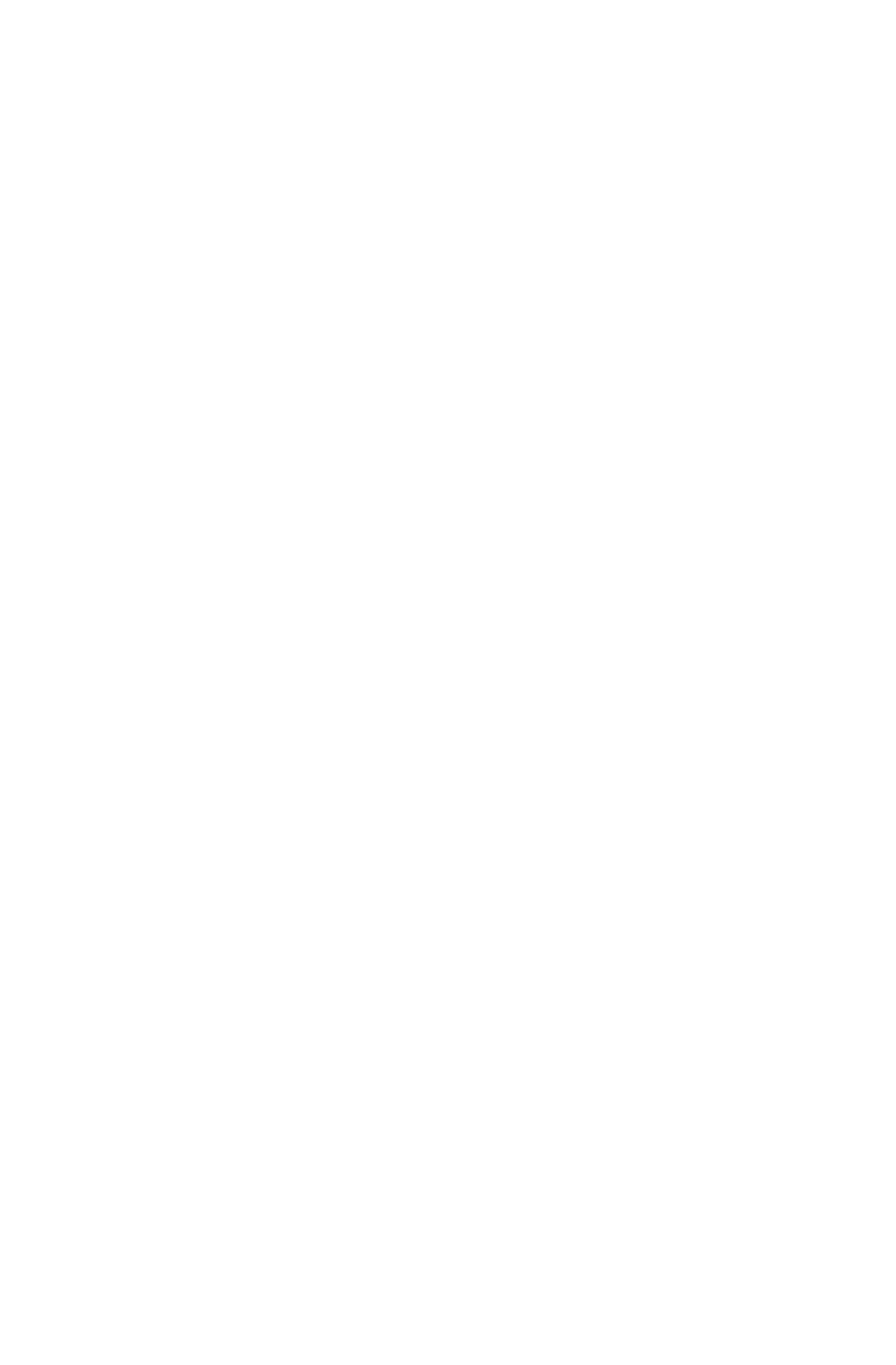### contents

|                        | Introduction                                                                        | 11       |
|------------------------|-------------------------------------------------------------------------------------|----------|
| PART I<br>one<br>two   | Death Calls<br>Separating from the Physical Body<br>My House in the Spiritual World | 17<br>27 |
| PART II                | Looking Down at My Shell                                                            | 39       |
| PART III<br>one<br>two | Farewell to This Lifetime<br>The Time Draws Near<br>My Funeral                      | 55<br>67 |
|                        | PART IV Laws of the Spiritual World                                                 |          |
| one                    | The World of the Guardian Spirits                                                   | 83       |
| two                    | Axioms of the Spiritual World                                                       | 91       |
| three                  | The Crematorium                                                                     | 101      |
| four                   | Tôitsu and Prayer                                                                   | 113      |
| five                   | The School in the Spiritual World                                                   | 125      |
| $\sin x$               | The Great River                                                                     | 133      |
|                        | seven Amitabha's Prayer Boat                                                        | 139      |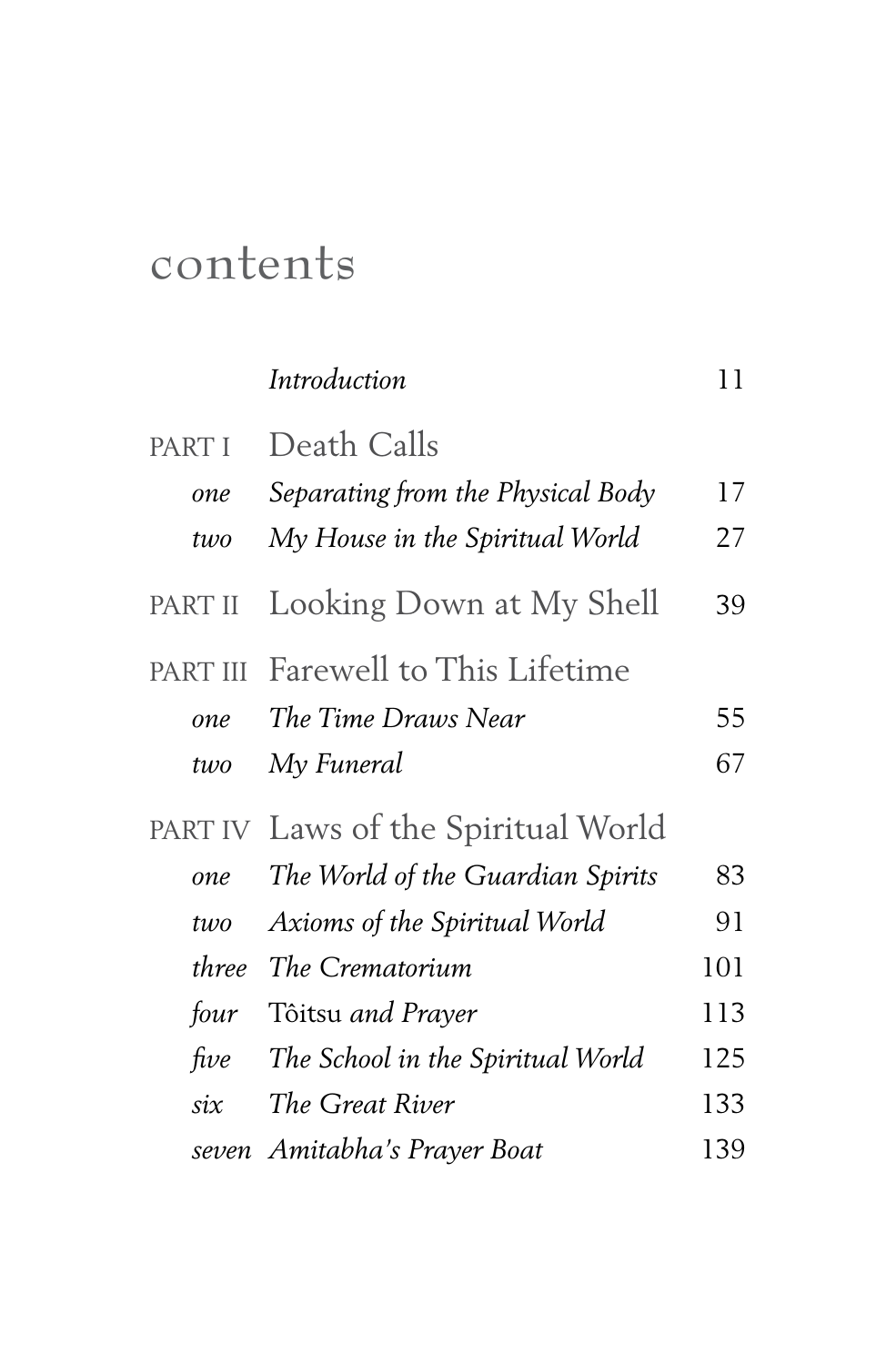| PARTV Shôtenmon                      |     |
|--------------------------------------|-----|
| one Shôtenmon                        | 153 |
| two Shôshinkyô                       | 189 |
| three The Story of the Village Elder | 201 |
| About the Author                     | 253 |

*About the Author* [253](#page--1-5)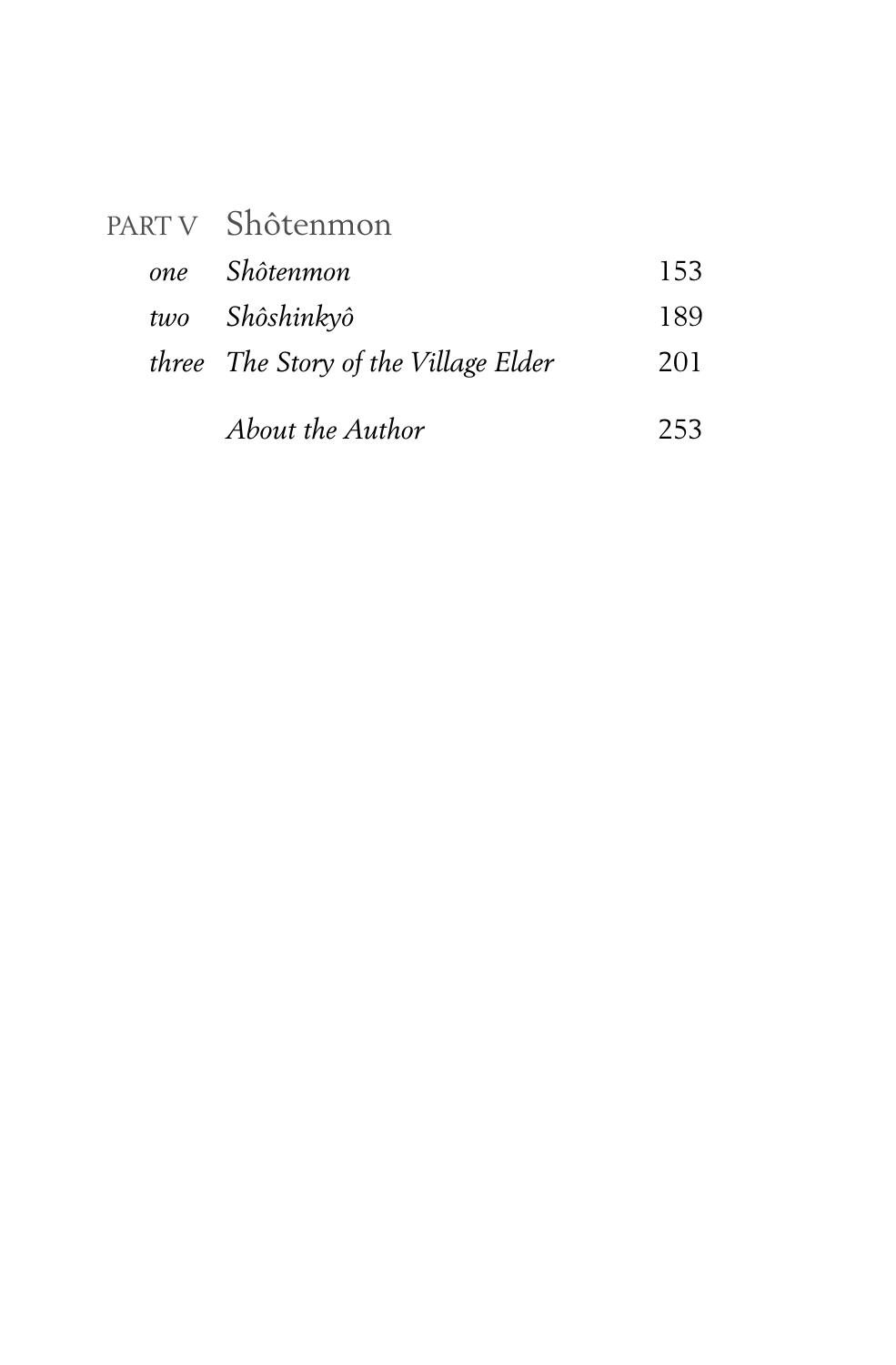## <span id="page-10-0"></span>introduction

J UST AS TREES GROW new rings with the changing of the seasons, so do human beings grow older each year. And just as most plant life eventually withers and dies, we human beings, too, must someday depart from this world. When spring brings warmer weather, we cast off our winter coats without a second thought. In the same way, at the end of our life, we leave our physical body behind and, in accordance with the divine mind, move on to the spiritual world.

We call this transition 'death,' and the thought of it often brings great fear. However, Goi Sensei<sup>[2](#page--1-6)</sup> teaches us that death is really just a change in our living environment, and that people who have passed away are living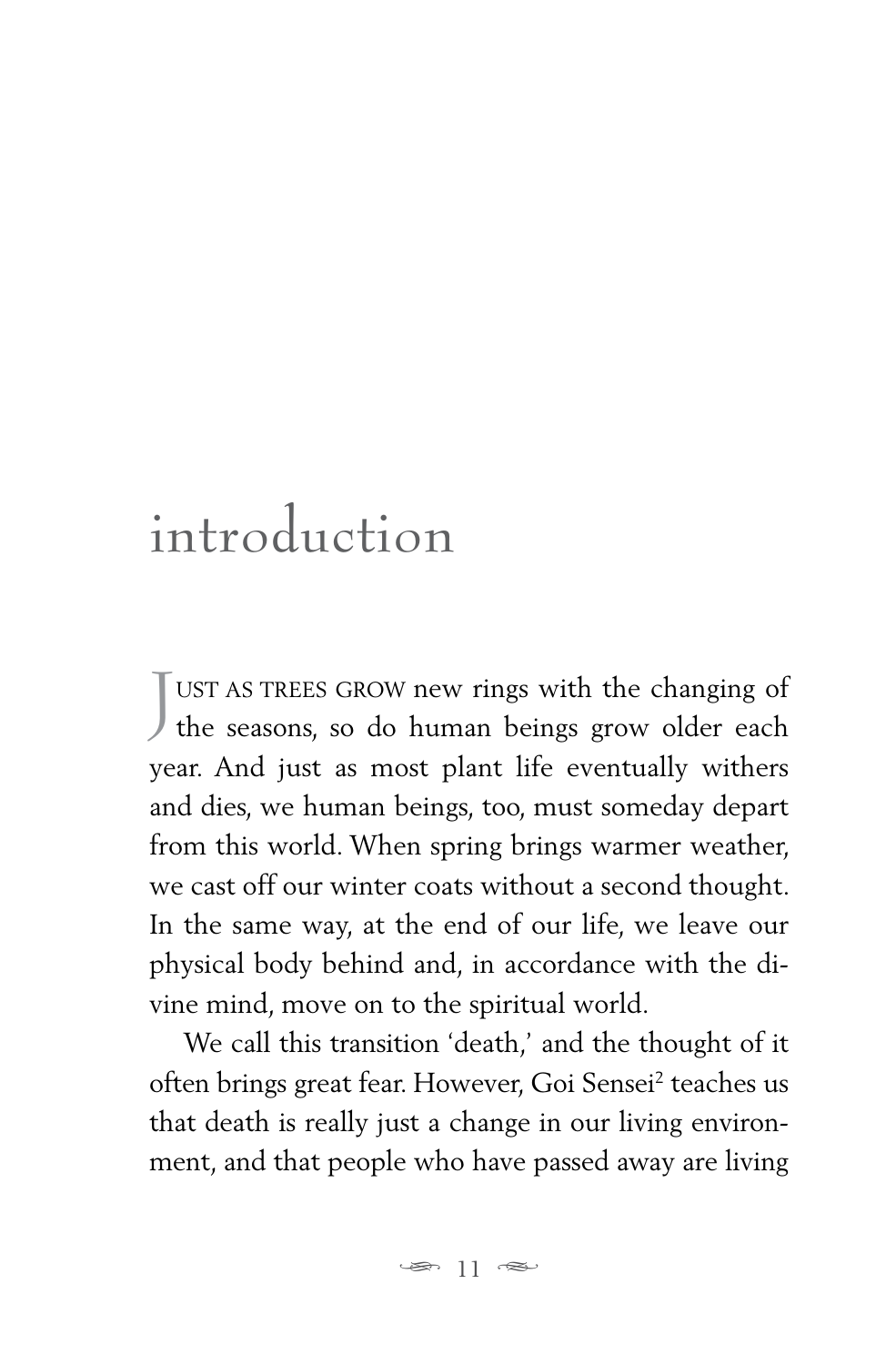well in their new surroundings, even though we are unable to see them. With this perspective, our way of thinking about death changes considerably. If the communications with the spiritual world contained in this book help people to learn about 'death' during 'life,' and to pursue their life in the next world rather than facing death with fear, then those of us involved in writing and publishing this book have accomplished our aim.

When we think of communicating with the spiritual world, we may imagine someone going into a trance. While this 'medium' is in an unconscious state, he or she is taken over by various spirits, who, within the realm of their knowledge, try to inform human beings of the existence of the world after death. In many cases, another person judges the authenticity of this information, selects the most reliable and essential information, and compiles it in a summary.

Although I have chosen the title *Communications with the Spiritual World*, my communications with Ms. Yuu Shimada are different from what most people might imagine. There is no medium through whom Ms. Shimada is speaking, nor is there any automatic writing[3](#page--1-7) involved. Rather, it is more fitting to simply call it a dialogue with the spiritual world.

Perhaps it is because I am always calling on the Shimada family, but Yuu has visited me from the spiritual world on several occasions since she passed away, and the two of us have held many conversations. In this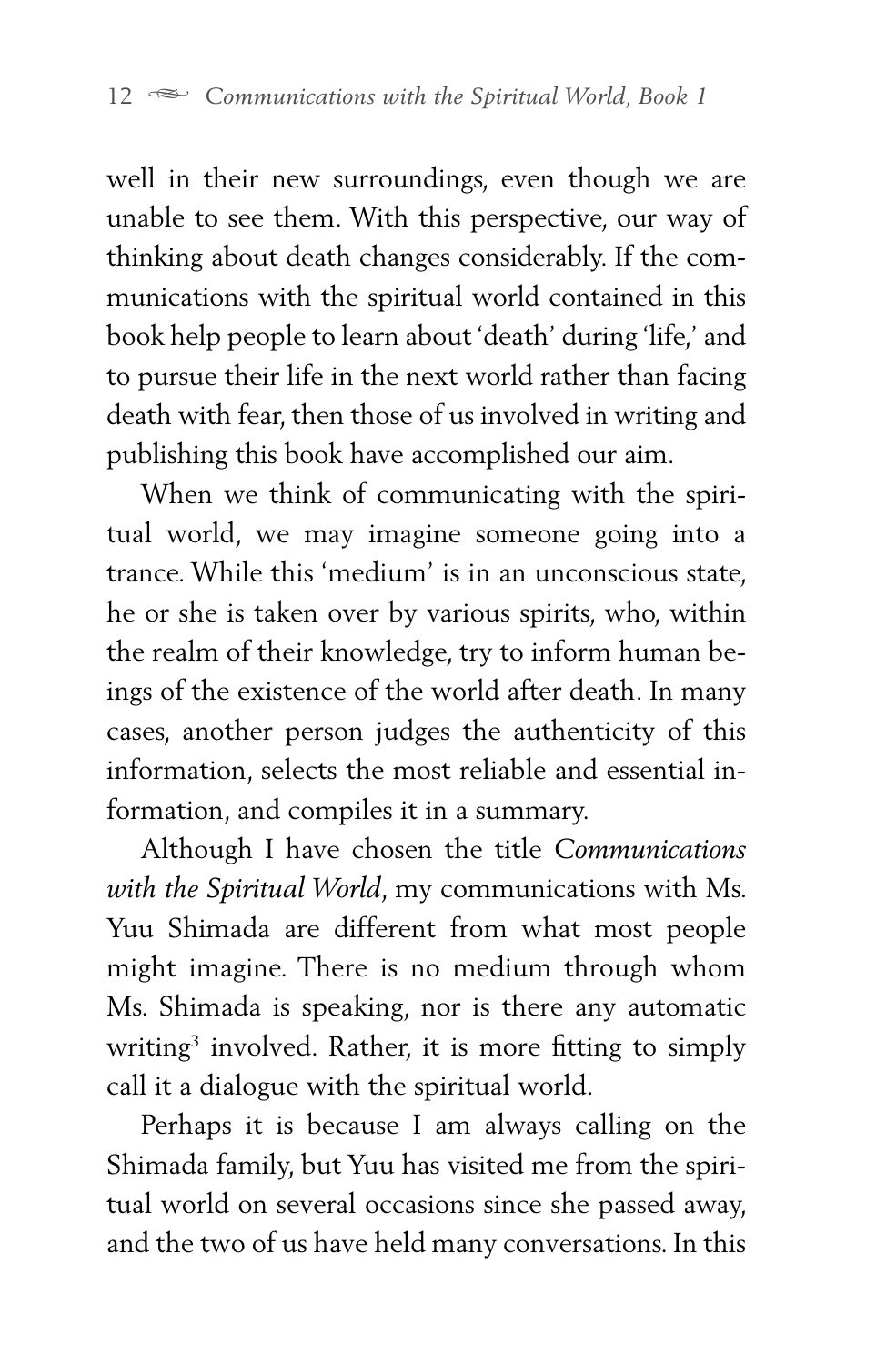book, I will try to convey, in as much detail as possible, the actual conditions that she experienced in the spiritual world, as gathered from our conversations.

The chronicle of these conversations reveals a picture of the wonderful new way of life that Ms. Shimada attained in the spiritual world, and shows us what a difference it makes in our future if we pray for world peac[e4](#page--1-8) while we live on earth. What comfort and encouragement it brings to know that such a wonderful world is awaiting us—a world perfectly suited to our own hopes and aspirations. It seems that God specifically chose Ms. Shimada, who has been undergoing training in the spiritual world, for the mission of telling us about this.

Also, although it is impossible to express the greatness, vastness, and loftiness of Goi Sensei's spiritual group, I will outline, if only in part, the profile of this group as seen from the viewpoint of those who pray for peace in the spiritual world. Furthermore, I will describe the 'spiritual treasures' accumulated by all those who pray for world peace and who steadily put Goi Sensei's teachings into practice. Only by experiencing things with our heart and soul can we begin to 'know.' In this book, I will do my best to describe in detail the diverse nature and roles of many spirits, as well as the practice of prayer for world peace, with the heartfelt wish that this book will help guide people along the path to this 'knowing.'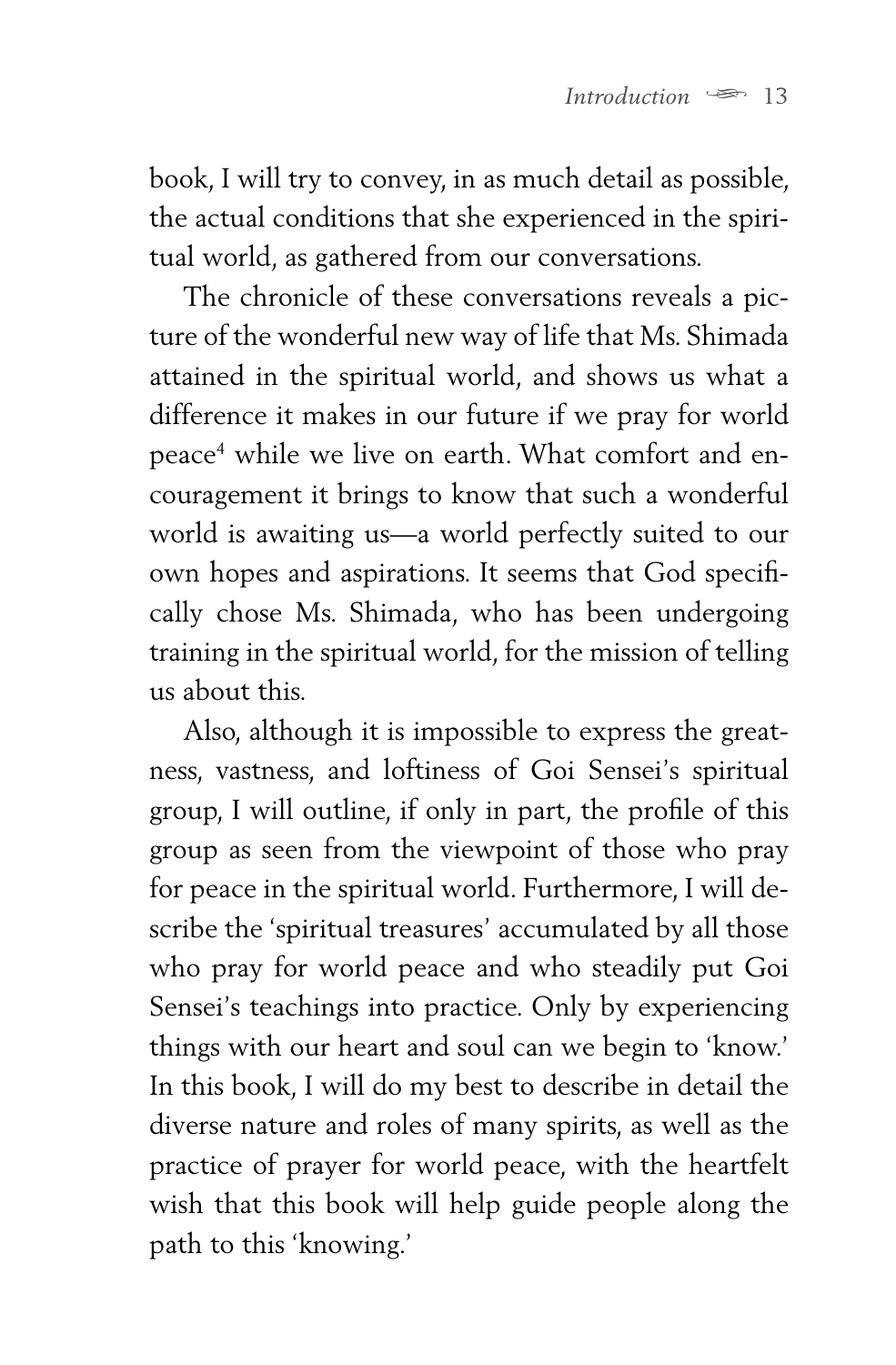Happily, the Shimada family has given me their consent, and Goi Sensei has also granted me permission, to write this book. Although I cannot say how long I will continue to receive and record messages from Ms. Shimada, I am at ease knowing that Goi Sensei is always guiding me from behind, so that I can devote myself to conveying the words of Ms. Shimada.

*Please note: In the chapters that follow, the primary, first person voice is that of Ms. Shimada. When she says 'you,' she is referring either to myself or to people involved in the world peace prayer movement.*[5](#page--1-9)  *For reference, Yuu Shimada passed away before dawn on February 5, 1961.*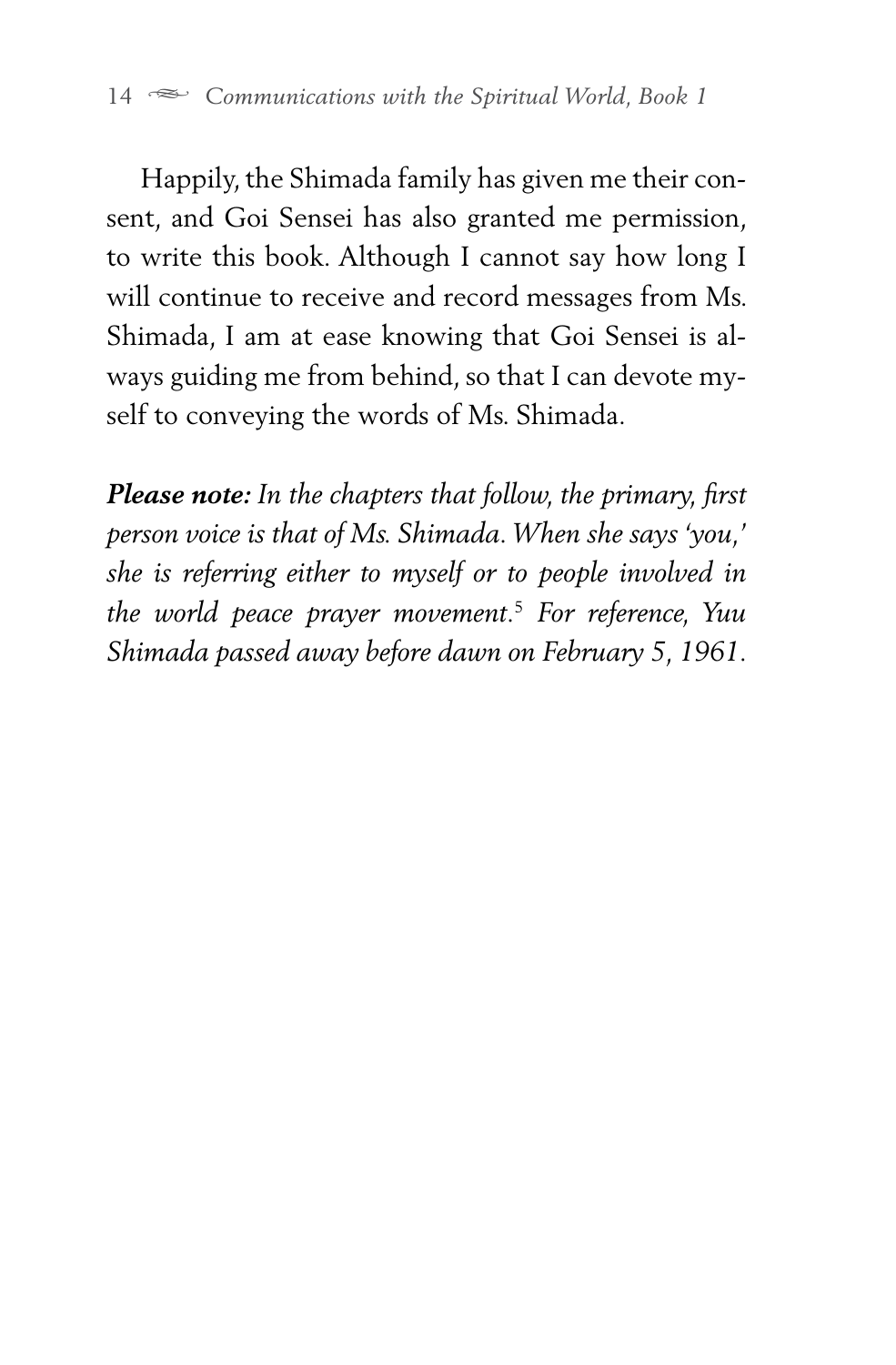#### PART III

## *Farewell to This Lifetime*

ىكى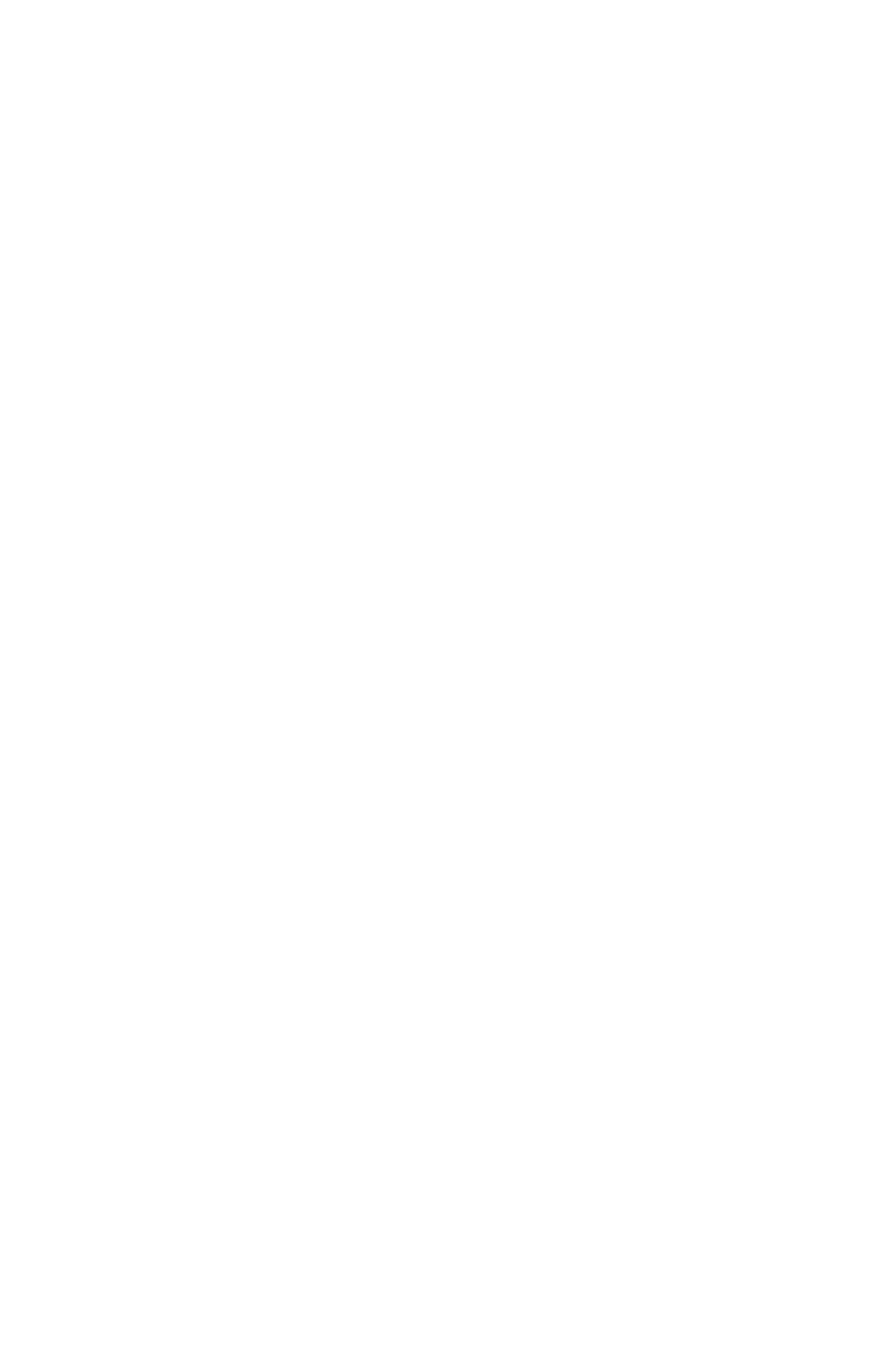## <span id="page-16-0"></span>*one* The Time Draws Near

#### **PARTING FOR THE LAST TIME**

Without realizing it, we develop a deep affection<br>for our physical body. Depending on the extent of this affection—or rather, this attachment—we may find it quite difficult to part from our physical body. Happily, for those of us who pray for world peace, when we transfer to the spiritual world, Goi Sensei purifies anything in our minds that might hinder our adjustment to our new life in the spiritual world. We put on new clothes that are perfectly matched to the place where we are headed, and under the protection of the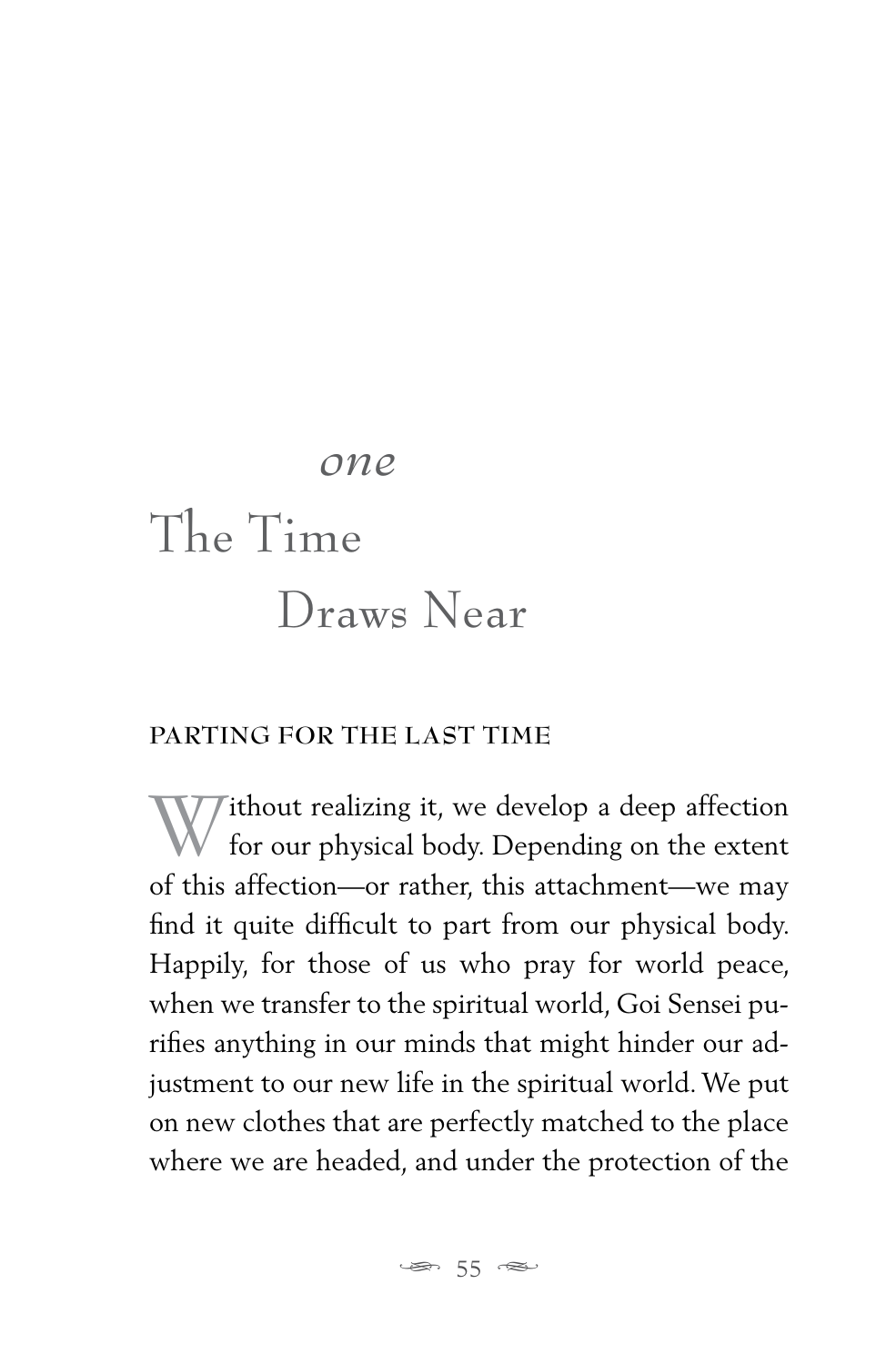many spirits with whom we are connected, we transfer to the spiritual world. Since I had been informed of this many times by Goi Sensei, I simply trusted in his guidance and waited for my time to come.

Under the protection of my guardian spirit—the angel—I was given many opportunities to observe the conditions of the place where I was going in the spiritual world. For me, this was a huge relief. Only when I was able to see, hear, and touch with my spiritual body could I really begin to understand and accept the spiritual world.

I think it was Christ who said, *Blessed are they that have not seen, and yet have believed*. I imagine that those who accumulated many spiritual riches in their previous lifetimes and are born with a pure spiritual body as well as those who carried deep-seated karma but worked hard to eliminate that karma and thus purified their spiritual body—are able to believe unwaveringly in the infiniteness of life.

Thus, I feel that I myself must be among those who believe only after seeing for themselves. Mr. Murata, you are smiling—do you find it funny?

*No, I too am someone who needs to see something in order to believe it. However, there are many people who still cannot believe even after they have been shown all kinds of things. If you believe in the spiritual world only after seeing it, it is because what you learned about the*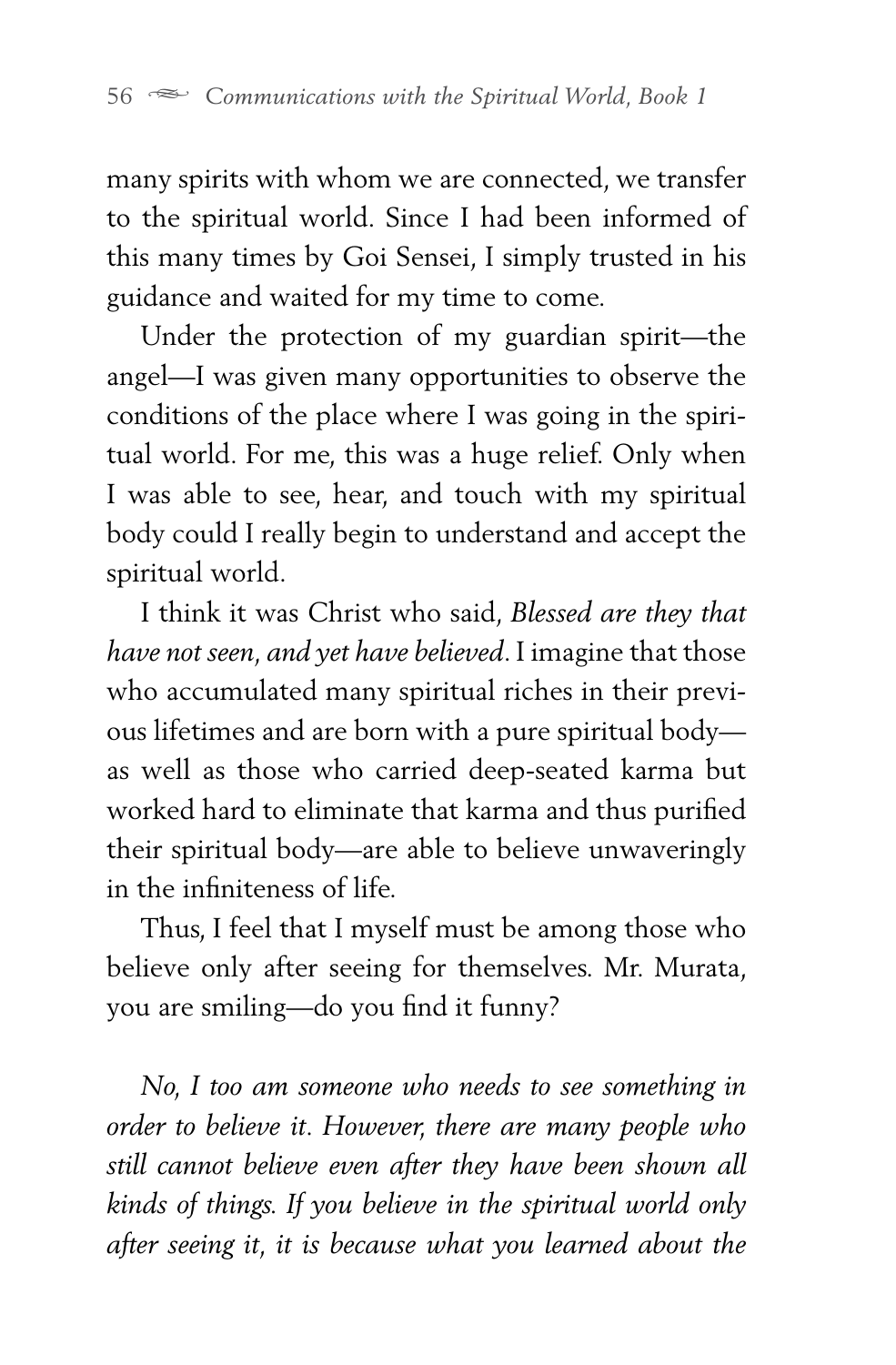*spiritual world from Goi Sensei is recorded deep in your subconscious, and when you are able to see this world for yourself, you will quickly recall his words and understand what he meant—wouldn't you say?*

That's true, you will definitely recall what you've been told. Then, things will become clearer and clearer for you, just as the dawn gradually illuminates the world around you. I'm sorry, our conversation seems to have gone off on a tangent.

You might imagine that I was nervous as my final separation drew near, but in my case, since I had been going back and forth many times between the spiritual and physical worlds, I didn't feel particularly tense. Gradually, the amount of time I spent in my physical body grew shorter and shorter. My pulse and my breath quickened, but only for a brief moment, before they began to weaken and taper off.

During that time, my consciousness became rather hazy, and I felt like I was in a faraway dream world. I thought I heard a faint ringing in my ears, but when I listened carefully to see where the ringing was, I discovered that it was not in my ears at all. It seemed to be a tiny echo coming from some far, far distant place. I was trying to determine what the sound was, when all at once I was completely immersed in it. Lured by this spiritual sound, I separated from my physical body. Call it ethereal, or supernatural—I have never experienced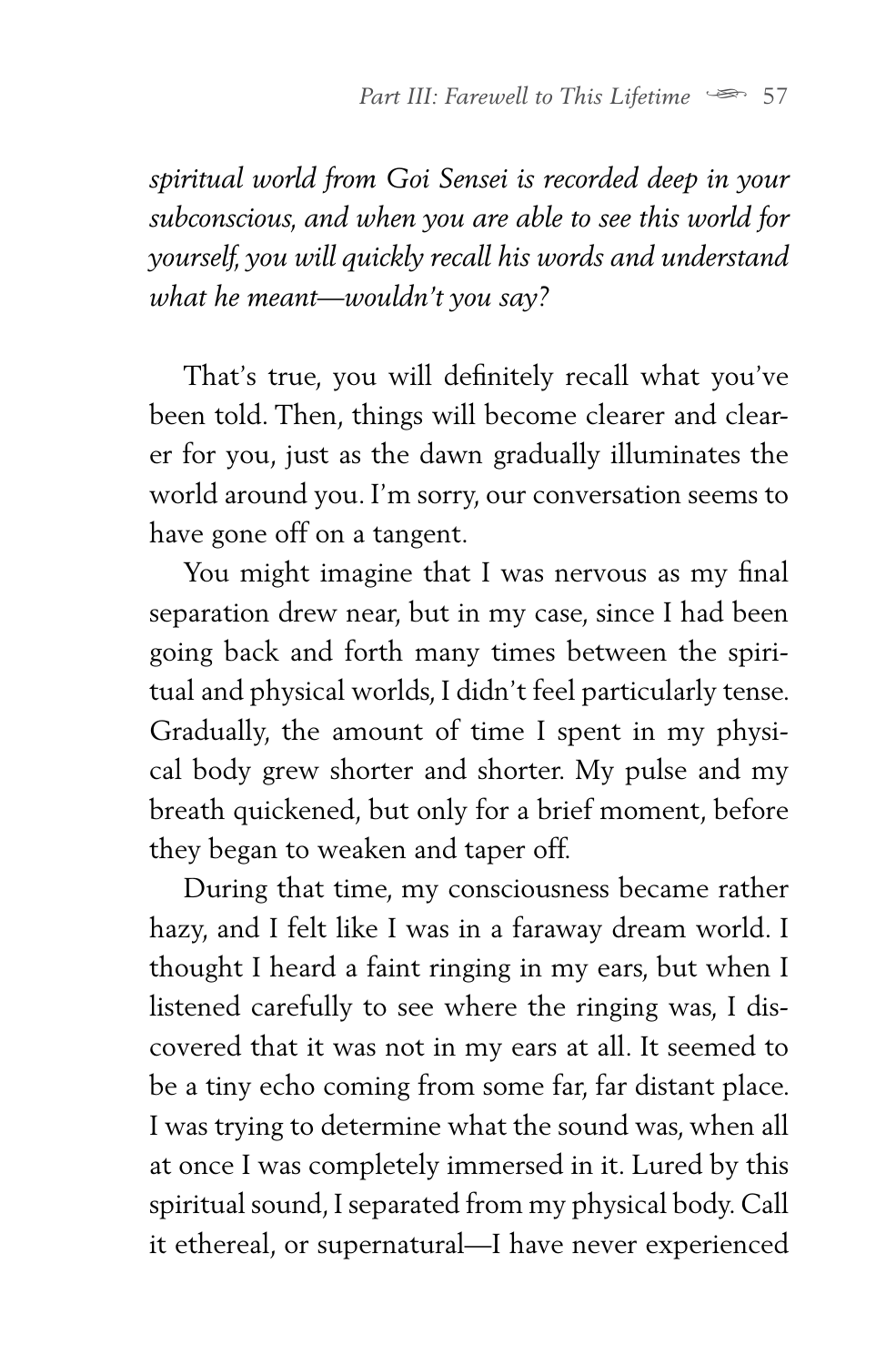anything like it. As I went deeper and deeper in, the sound became clearer, and I sensed a musical quality to it. The pitch and the volume fluctuated in a kind of rhythm, like a sweet, soothing spiritual melody. It was such beautiful music, and I became enraptured by it, thinking that perhaps this was what the music of heaven was like. From the depths of my soul, a strong emotion welled up uncontrollably, and I could not keep myself from bursting into tears. Now louder and now softer, the heavenly music played on, and I became totally absorbed in it.

The music flowed out from tens or perhaps hundreds of instruments. It was a symphony of great harmony that faltered not even for a moment. The music grew gradually softer, and then turned into a single, high-pitched sound. Then, that sound, too, became softer and softer, and as it faded out, I swiftly ascended to the next world.

The next sound that I heard was a faint sound of hand clapping, coming from far away. As I listened to it, I was overcome with an indescribable sense of familiarity. Then it struck me that this was undoubtedly the sound of Goi Sensei's hand clapping.[14](#page--1-10) Riding on the vibrations of Goi Sensei's hand clapping, I ascended quickly. It felt like someone was embracing me from behind as we rushed forth with amazing speed. I have no idea where or how far we went. The next thing I knew, I was sitting opposite Goi Sensei, receiving his purification, just like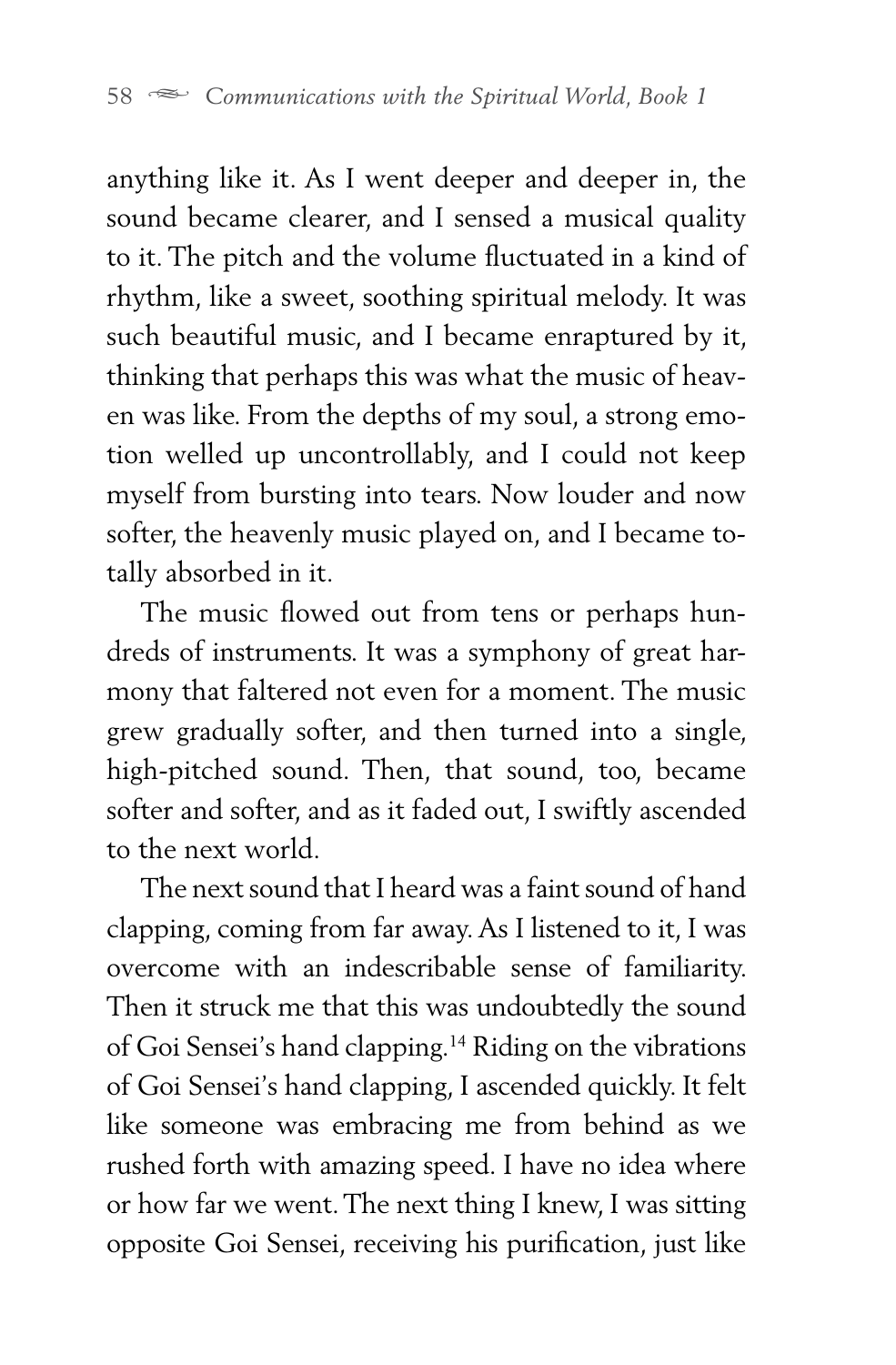always. I had nothing in particular to say to him, so I simply bowed my head in gratitude. When I looked up, I was met with a surprise. It was indeed Goi Sensei, but he was wearing the white robe of a Shinto priest and a crown on his head. *Ah, Goi Sensei*, I wanted to say, but no sound would come out of my throat.

Seeing my expression of surprise, Goi Sensei formed a smile and said, "Your training in the physical world has now come to an end." I wanted to respond with some words of gratitude, but still no sound came out.

*Ahh*, I thought, *for years and years, and without so much as a scowl, Goi Sensei continually purified the karma that I had accumulated over many previous lifetimes and this present lifetime of more than fifty years. Thanks to him, today I am departing from my final training ground on earth. As I thought this, I could not stop the tears from flowing down my cheeks. Thank you, Goi Sensei*. As I repeated this over and over in my mind, my consciousness faded out.

#### **THE TIDES OF LIFE AND DEATH**

The next thing I knew, I was back in my physical body. It was a quiet and bitter cold night in the beginning of February. In the room where my physical body lay, not a sound could be heard. At my bedside, Shigemitsu, Kiyoshi, and Sachiko continued to watch over me. I wanted to talk about all the things I had just seen, about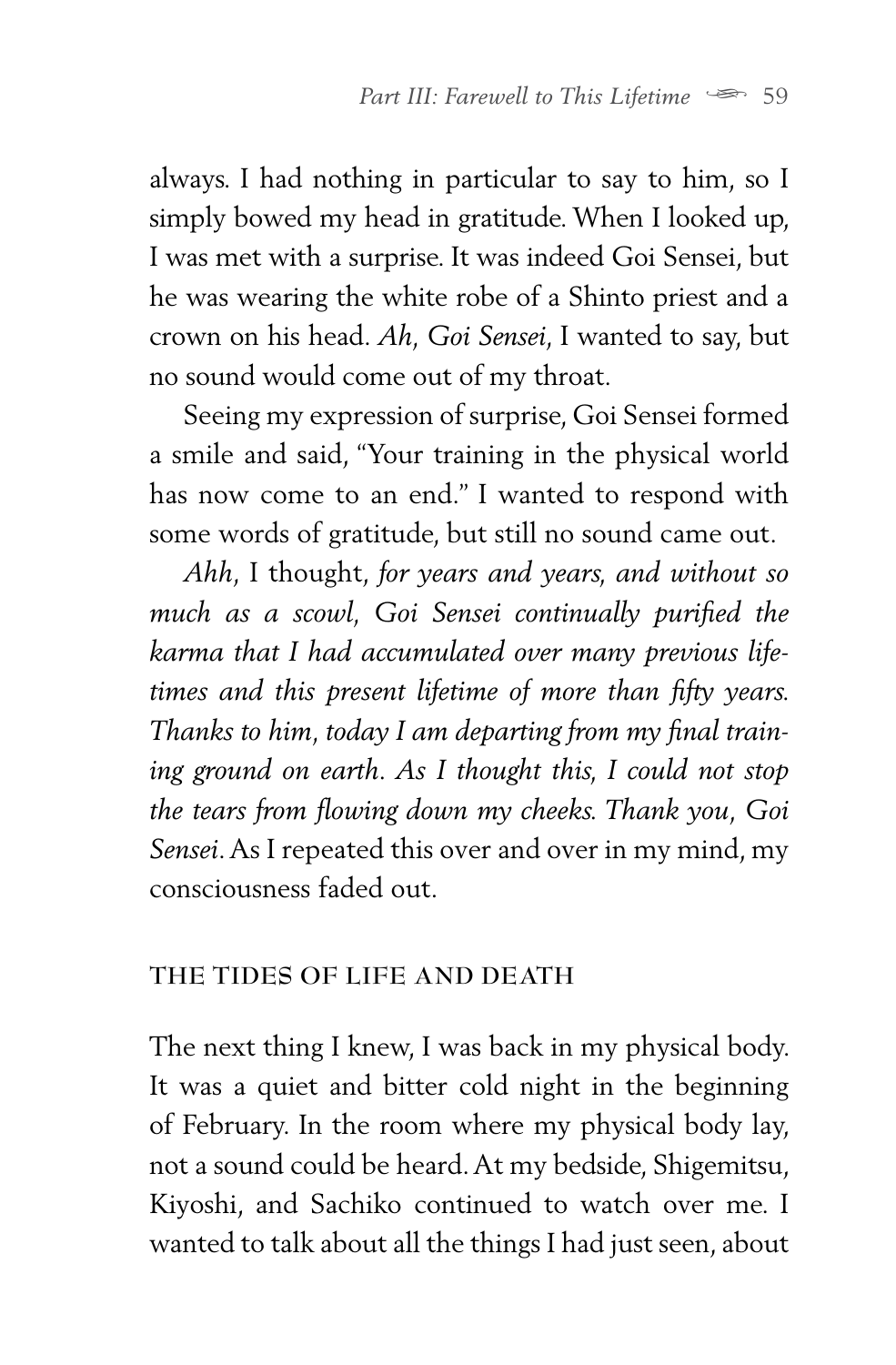what Goi Sensei had said, and about the beautiful music that I had heard. I tried as hard as I could, but my throat had dried up and no voice was coming out. It felt as if my lips were barely even moving. I tried again and again, but I simply had no voice at all. So I gave up, closed my eyes, and silently called out to Goi Sensei.

At that time, the thought occurred to me that our birth and death are deeply connected with the ebb and flow of the tides. It was not something that anyone told me—the thought just floated up from the back of my mind. We human beings are not just individual existences living on earth. Rather, we are like compounds of many different colored threads of light. I don't really know any other way to express it, so I will just describe it the way it seemed to me.

These many intricately woven beautiful threads of light are what constitute our physical body. We might call this light the Earth's gravitational pull—actually, it belongs not to the Earth alone, but rushes forth as if penetrating the dark space between stars. When this strong, mysterious light is at work, it creates the daily tides of the oceans. Yet, this strong light affects not only the tides—it is also received by human beings when we are born on earth and when we ascend to the spiritual world. It seems that this light is depicted in the physical world through the tides, and also through the birth and death of human beings.

I am talking about this light now as, in my spiritual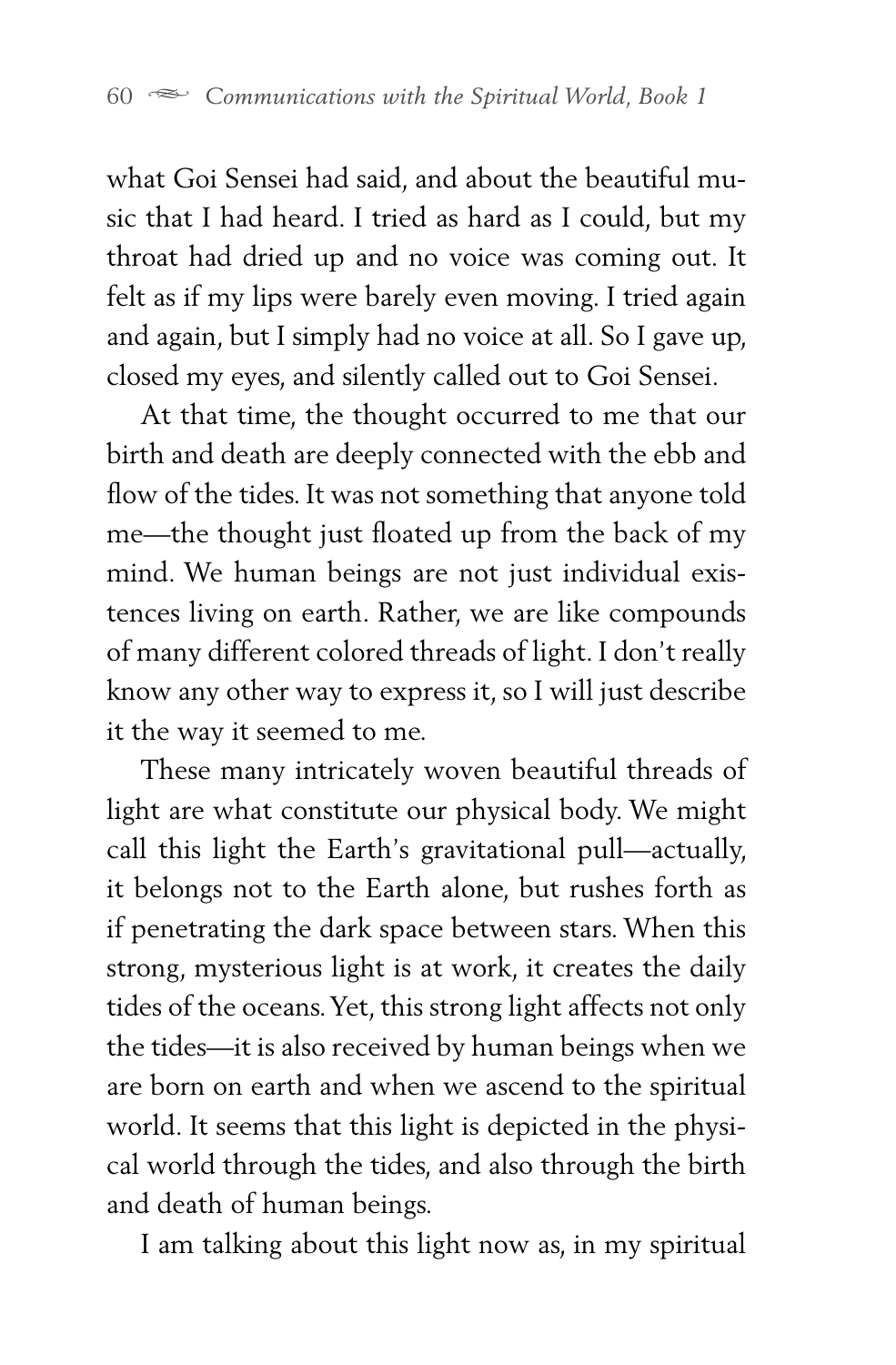body, I have actually seen it. But in the physical world, it cannot be seen, and so it is called by many names, such as gravity. There is a great deal I want to say about the ebb and flow of the tides and human life and death, but since there are no adequate words to express it, I will talk more about it at the next opportunity.

As these thoughts surged forth from the back of my mind, I could sense the tides quietly moving with each passing moment. Then, as if a dimly burning sacred light were suddenly blown out by a wisp of wind, a faint ray of light in my consciousness faded away.

My consciousness went to sleep. How many minutes or hours passed, I do not know. When I regained awareness, I seemed to be in my physical body, just as before, at rest in my bed. I thought perhaps it was a continuation of the moment when that sacred light went out. But something was a little strange. Calmly, I looked around, and I saw that what I had thought was just my physical body at rest actually looked semitransparent. I say that I 'looked around,' but I was not turning my head—rather, the place where I wanted to look simply became visible to me. *Ah*, I realized, *there is another 'me.'* Right underneath me, a face was covered with a white cloth. *I am here, but another, 'physical me' is lying just under me*.

I felt no deep affection for this physical self. It was really quite mysterious. Up until a moment ago, I had been going back and forth to the spiritual world, all the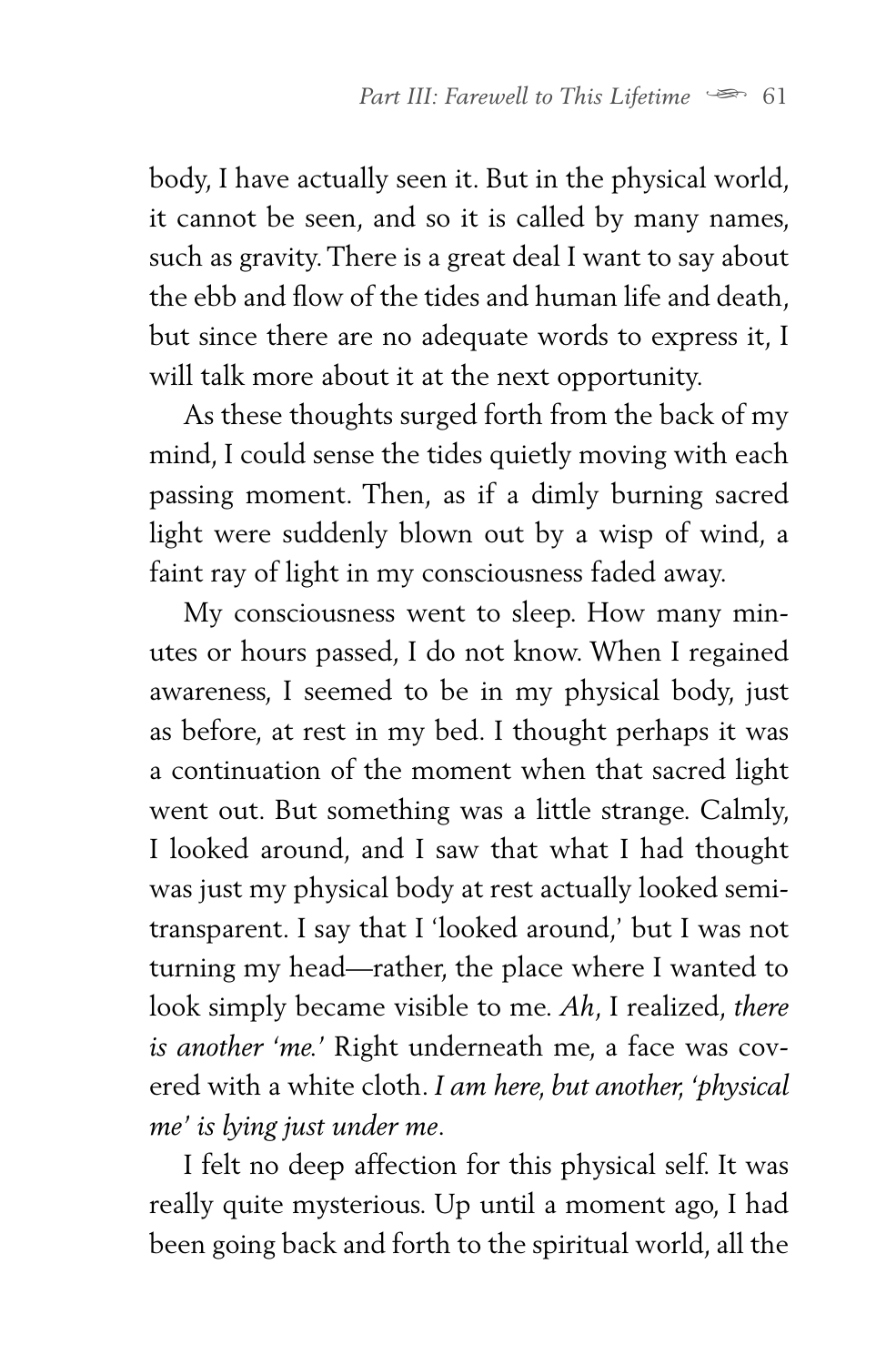while watching my physical body. During that time, my physical body was—it's hard to express—it was my *body*, it was my belonging, it was all of me, and this feeling held great importance in my mind. It was not a feeling of affection or attachment, nor was there any question of right and wrong. It was a completely natural feeling, a sense of perfect oneness. And yet, now, no such thought was welling up in me. What on earth had happened? I had no idea.

#### **CASTING OFF THE PHYSICAL BODY**

In our daily lives, when our undergarments become old and worn out, we change them for new ones, and without much thought, we toss away the old clothes that we can no longer use. In the same way, our physical body, which we have held more precious and irreplaceable than anything else, is cast off without regret. Is it human selfishness that leads us to cast off the old without looking back? Thoughts like these flowed out from my mind. I started to feel confused, so I closed my eyes and silently called to Goi Sensei. As I did so, I nodded off to sleep again.

When I suddenly awoke, my spiritual body was hovering just above my physical body, in the same resting position. Someone was holding me from behind, propping up my upper body. I entrusted my body to this person and sat up.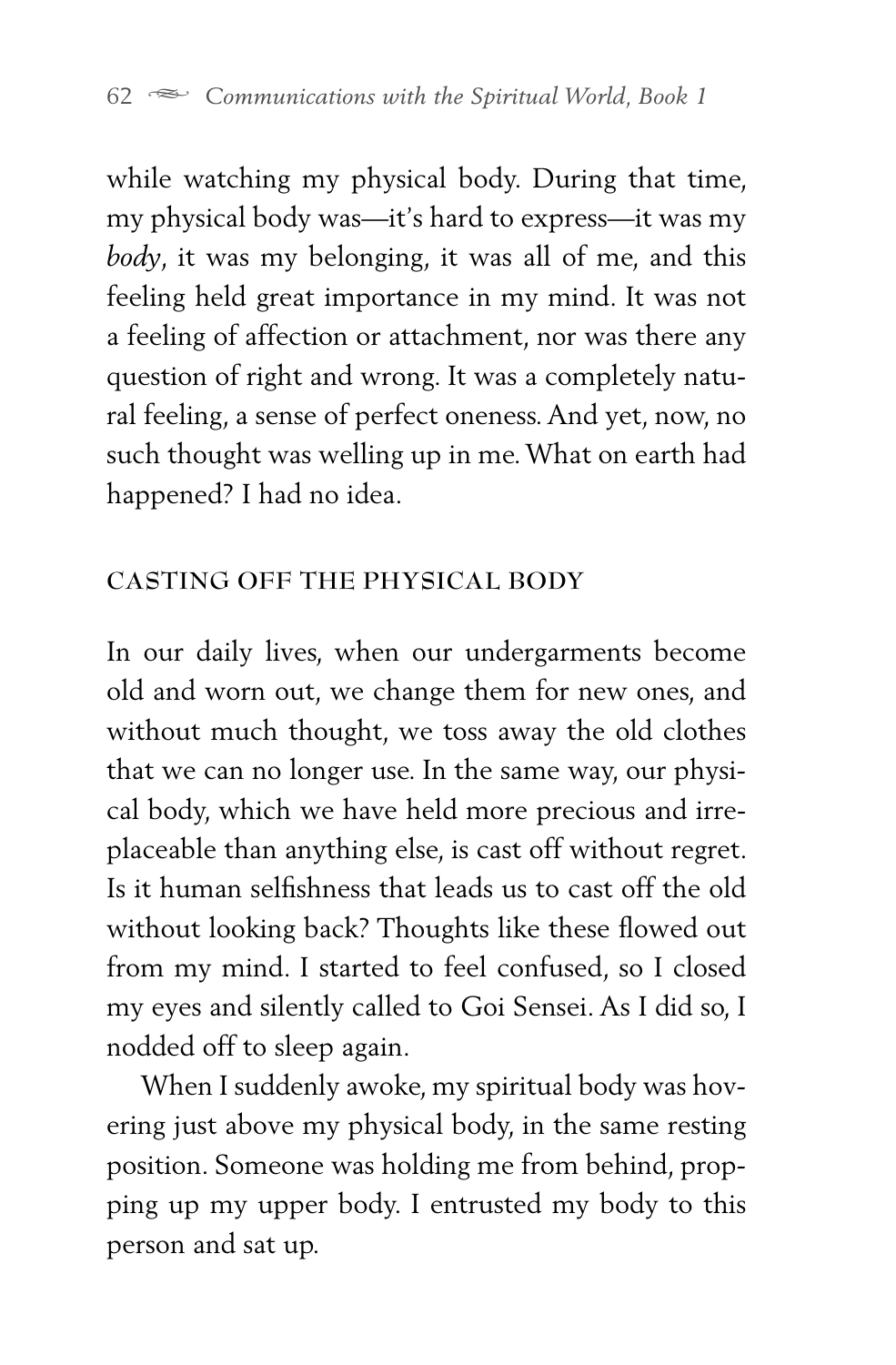#### *How did you feel at that time?*

Well, it felt like when you have been in sick in bed for a long time, but you are gradually getting better, and one day the person taking care of you sees your improvement, and helps you to sit up in bed. When I sat up, the gloomy, depressed feeling I had when I was lying down floated away in an instant, and I felt light and refreshed.

Once I was sitting up, I felt so grateful for it. Up until then, it had not occurred to me to wonder who it was that was taking care of me, but my feeling of gratitude led me to wonder who it might be. As I was thanking this person in my mind, I realized that it was my old, familiar angel, watching over me as if she were holding me from behind. It felt like she was smiling as she stood close to me and lent me her strength. I quickly felt rejuvenated, and I wanted to get up right away, but I was unable to do so. Still, now that I knew the angel was close to me, I was able to relax and leave everything to her. Just then, I spontaneously called out, "Goi Sensei!"

Suddenly, before my eyes it became very bright, and I could sense a luminous body that seemed to be spinning round and round, descending toward me. It was so dazzlingly bright, I could not open my eyes to see. With my eyes closed, I unconsciously formed the *Nyorai IN*[15](#page--1-11) with my hands. There was no room in my mind to think about what the angel was doing.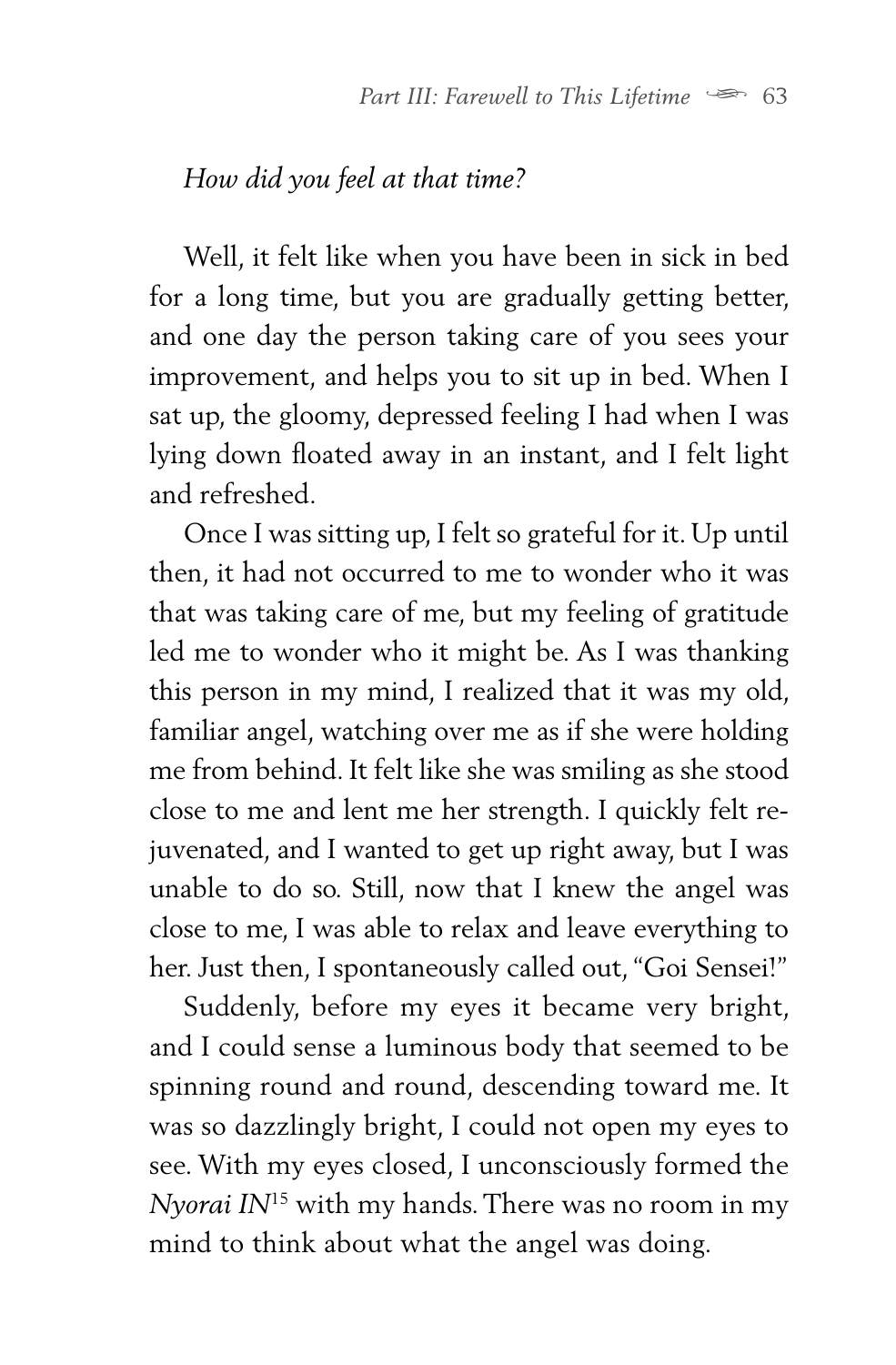In a flash, I felt my subconscious body and the karmic thoughts surrounding it being purified by the strong light that emanated from the luminous body. Deep in my heart—or rather, in the very depths of my soul—I was filled with awe for this wondrous light. Before I knew it, my hands, which had been forming the *Nyorai IN*, were tightly clutching someone else's hand. I regained awareness, and found myself tightly holding the hand of the angel. We were standing together, like old times, gazing in the direction of the radiant luminous body, which had flown high up to the heavens. Instinctively, we turned to look at each other.

"Congratulations," the angel said. "You are now a true spiritual being."

From that point on, I could quite easily speak and comprehend the language of the spiritual world. Instantly, I learned an enormous amount of information, and I was able to understand it. My clumsy words and actions in the physical world felt like things of the distant past. Now, without speaking a word, I easily conveyed my thoughts to others. I was able to communicate with the angel so naturally, without any awkwardness, and in the space of an instant.

The night sky gradually grew brighter, and from somewhere I heard the crows of a rooster announcing the dawn. I was hovering near the ceiling of the alcove in my bedroom, watching the scene. Perhaps having known of my death, Shigemitsu and Kiyoshi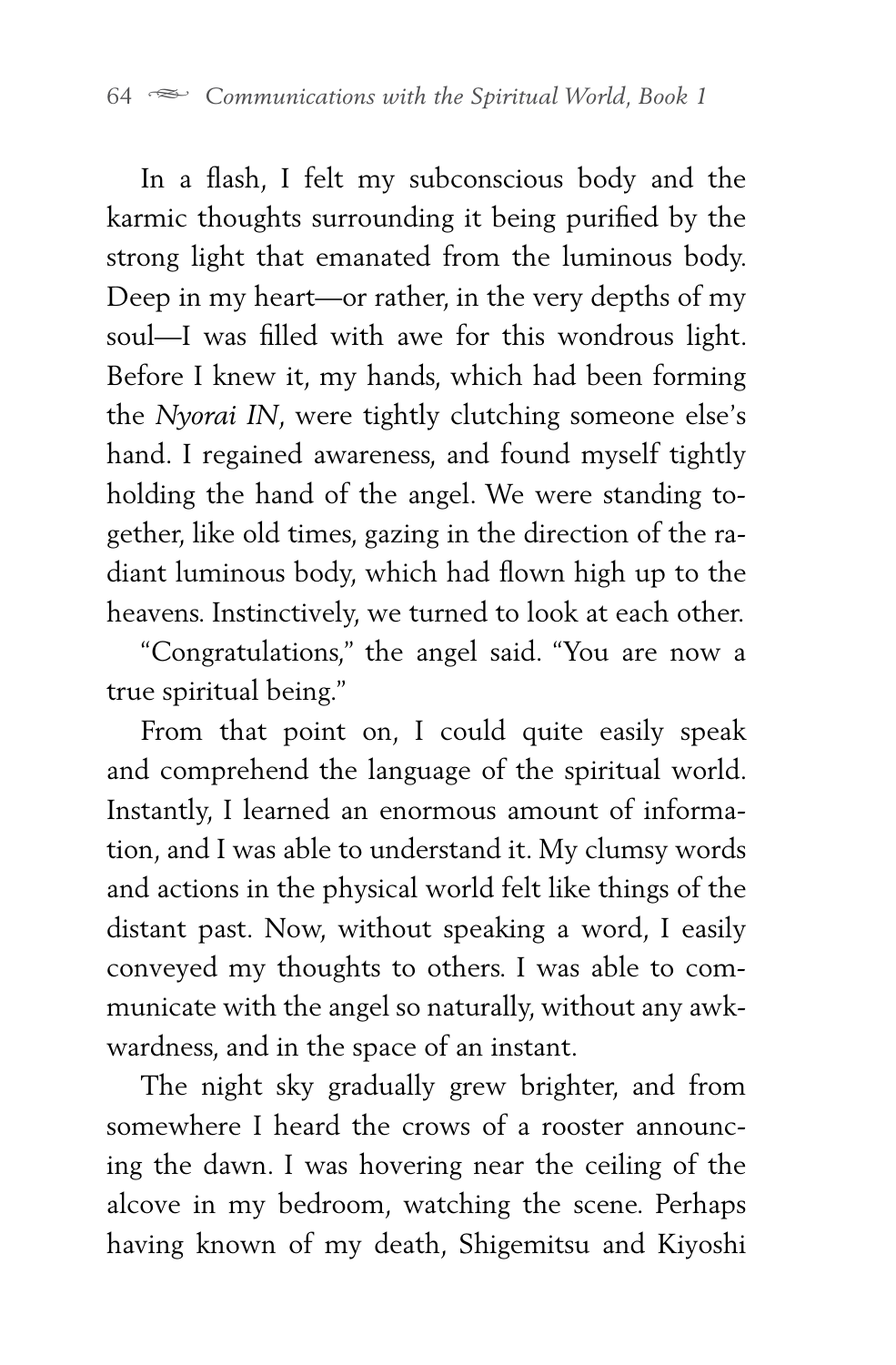were making phone calls and sending telegrams. I felt the thoughts of each member of my family resonating in my chest. Although they knew that Goi Sensei had said my death was imminent, still, profound feelings of sadness welled up inside each of them. It was as though the support that held their hearts in place was crumbling to pieces. Seeing them grieving, I tried hard to call out to them, but it was in vain—none of them could hear me. Morning came, and my family, friends, and neighbors came to my bedside in turns and shed tears of sadness for my departure. None of them was aware that I was right there, in my spiritual body, watching them.

Having heard of my passing, many people came to offer their condolences. Soon, flowers and other offerings arrived. A Buddhist monk came to perform an invocation. The smoke from the incense wafted its way from my body over to the flowers arranged on the altar. From amongst the beautiful flowers, I watched on, clutching the angel's hand. I felt as though I could now go wherever I pleased, but since the angel was still at my side, I relaxed and entrusted my spiritual being to her.

The undertakers came and began preparations for placing my body into the coffin. Sachiko was trying to decide which *kimono* I should wear when I was placed in the coffin. Instinctively, I tried to call out to her, but she could not hear me. Some neighbors and others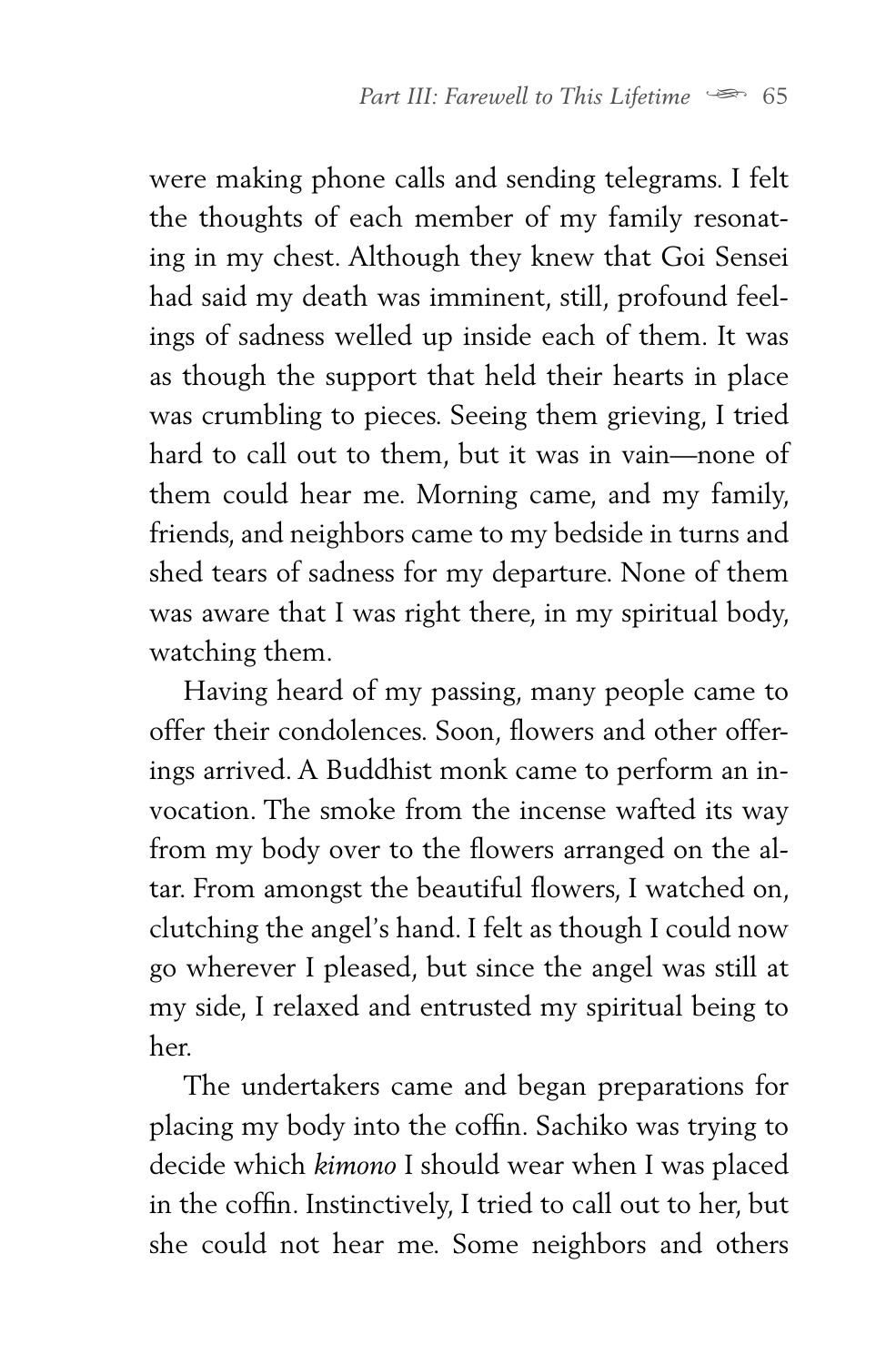came to help with the funeral arrangements. Sachiko was doing her best to make various dishes for the funeral ceremony, and there were a number of things I wanted to tell her. But I knew that my words would not get across to her, so I had no choice but to give up.

#### *How did you feel about the sutra that the monk recited?*

The monk was a relative of mine. I was grateful to him for coming to recite the sutra, but when I actually heard it, the words of the sutra and the loving thoughts of the monk merged into one, and resonated together in my chest. It is hard to describe in words, but I clearly felt waves of love and truth heaving inside my chest. The loving thoughts of the person reciting the sutra, combined with the shining power of the sutra itself, will purify anyone whose subconscious body is tarnished or unclean.

Happily, though, those of us who feel close to Goi Sensei are always able to call out to him and pray for world peace. At such times, either Goi Sensei or our guardian angel appear as a radiant luminous body. Thus, we will never find ourselves at a loss. I would like to talk more about this in due course.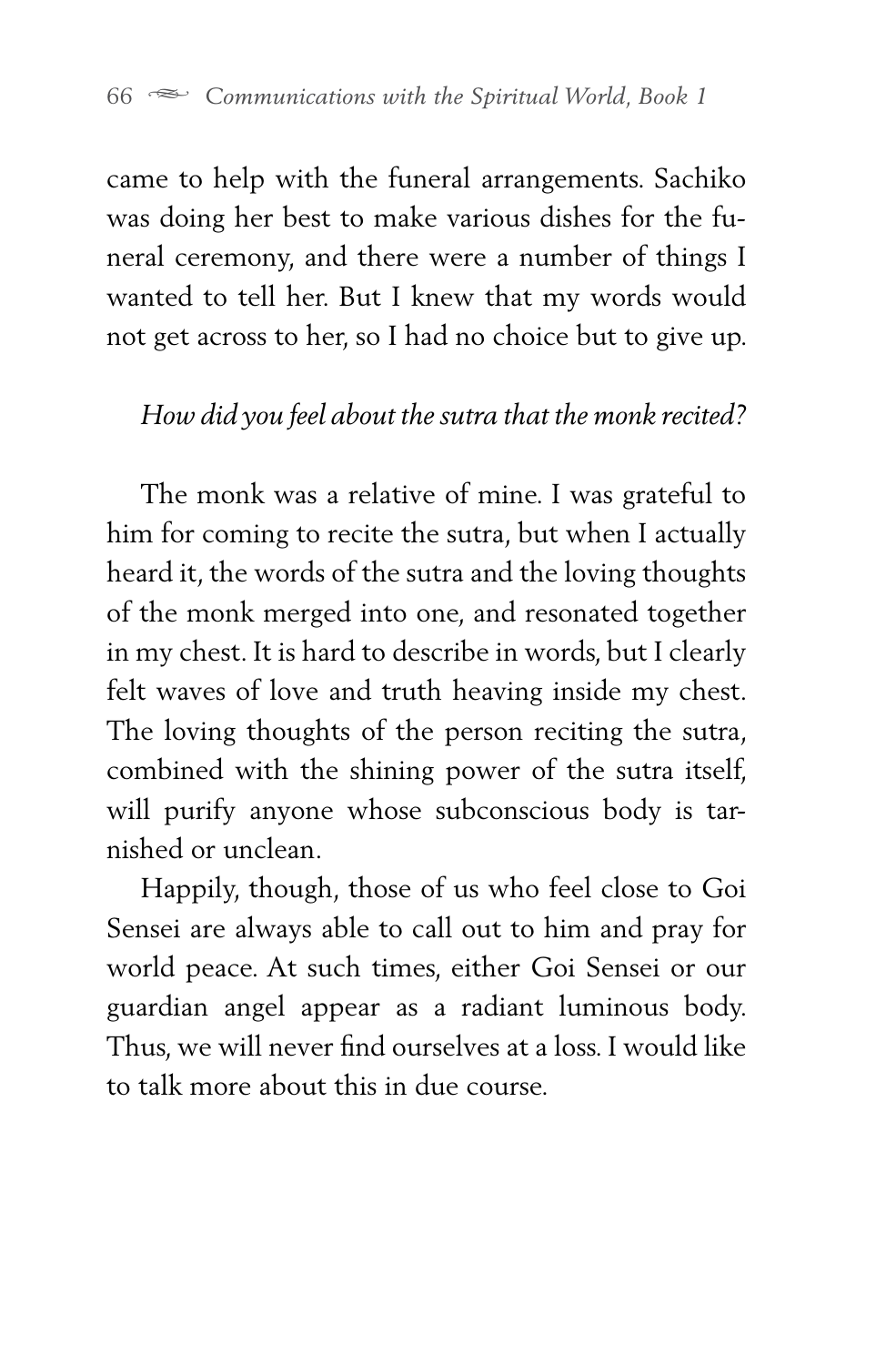## <span id="page-28-0"></span>*two* My Funeral

#### **INCENSE AND GRATITUDE**

With the help of my children and other rela-<br>tives, my body was encoffined and placed on the funeral altar. Even though it was the beginning of February, the altar was filled with all kinds of flowers. Along with the votive lights, a photograph of me was placed in the center. When the monk had recited from the sutras, all the attendants came up one by one to burn incense. As I watched them, I felt their love flooding into my chest.

It has long been said that all people become Buddhas,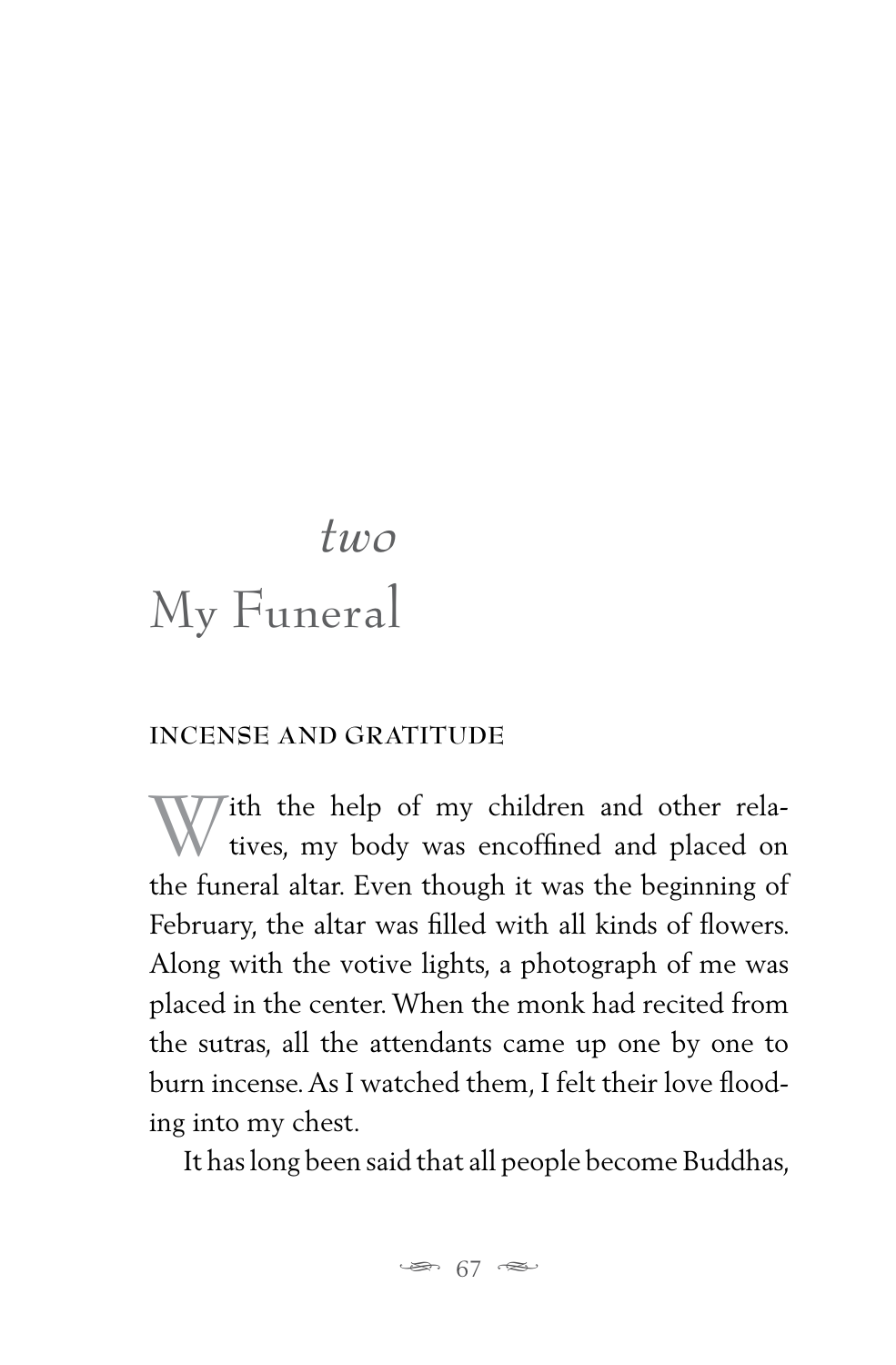or divinities, when they die, but when people bow before the divinity in a deceased person, their hearts are truly beautiful. How pure and elevated their minds are when they offer loving thoughts before the divine! The karmic thoughts surrounding their physical bodies vanish in an instant, and they exhibit their pure and true self. Seeing the beauty of their thoughts when they return to their true self, I thought: *How happy people would be if they could live day in and day out with such pure thoughts*. But this purity lasts only for a brief moment. As I watched it disappear into the grey clouds of karmic thoughts, I felt an indescribable sadness.

All these thoughts passed before me in the space of an instant. I stood amongst the flowers, which I loved so much, embraced by the angel, watching the pale purple smoke from the incense trace a wave in the air as it wafted up toward the alcove and disappeared.

As old friends of mine heard of my passing, they came one after another to offer their condolences. It made me so happy to see them. However, the news of my death came as quite a surprise to them, and in their own ways, all of them were intimately feeling the fragility of physical human life. They shed tears for my passing, and each time I received their loving thoughts, I wanted to take their hands and thank them. Such was the feeling of gratitude for their deep friendship that welled up in my chest. But there was no way to let them know how I felt. No one knew that I was there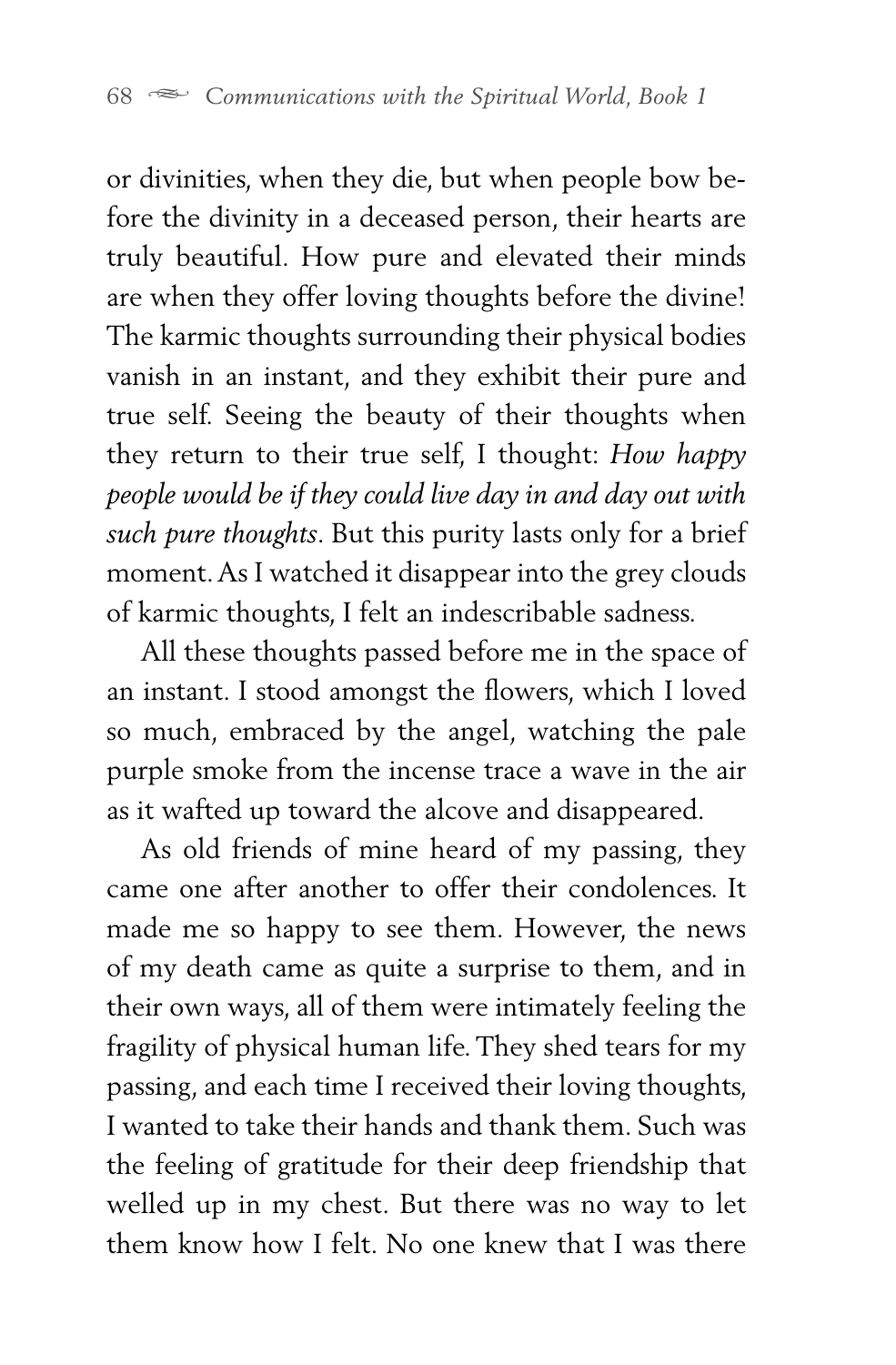with them and doing fine. So, I did everything I could to send thoughts of gratitude to each and every one of them.

That evening, friends and relatives gathered for my wake and recalled their memories of me. I did my best to offer thanks for their lovingly burning incense as the monk read from the sutras. Not one of them knew that I was dong this, but something in the back of my mind told me that I must do it.

The evening progressed. To some extent, my heartfelt thoughts of gratitude were reaching the spiritual entities of those who were gathered, and I could sense that they were able to feel something. However, human beings have a long-held custom of spreading feelings of sadness and pain at the time of someone's death, and any sensations that my friends and relatives may have received were wiped away by those emotions. If, as they quietly sent out their pure and exquisite thoughts, they would allow their highly receptive spiritual entities to perceive, even slightly, the vibrations from me and the guardian spirits who were supporting me, they would surely have understood my feeling, I thought. But I realized that this could never happen. And yet, these thoughts of mine and the spiritual vibrations of the guardian spirits created an atmosphere in the room, and I think that, although they were not conscious of it, the people present there were indeed left feeling something.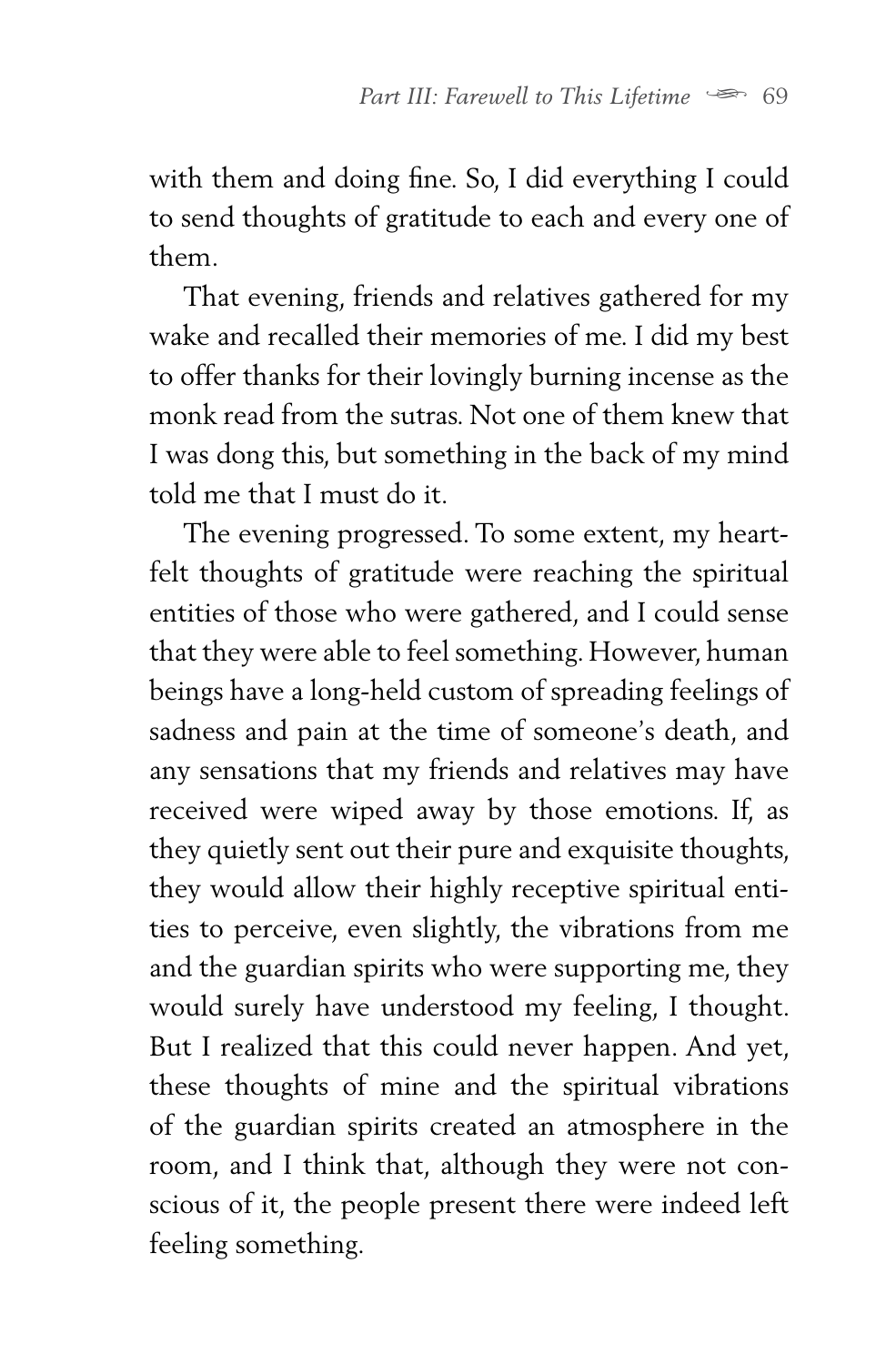#### **EMBRACED BY MY GUARDIAN ANGEL**

The night of my wake grew late, and one by one people began to leave, until finally all my family and relatives had gone to bed. Only the miniature bulbs in the votive lights on the altar emitted a dim light, and the night gradually grew quiet and still. Even then, I did not feel any loneliness or sadness. This was because the angel was with me, holding me close, and protecting me from becoming bogged down in thoughts of my friends and family.

As I was sending thoughts of gratitude to each person who came to offer condolences, without anyone telling me, I was instantly aware of the deep connections that I had with each of them from previous lifetimes. With this awareness, I thanked them for their loving thoughts, and as I did, thoughts from my past physical lifetimes became mixed up with my own intuition, misguiding me into thinking that they were real. The angel immediately rectified my mistake. Ah, that's right, I thought, as I quickly pulled myself together and followed the angel's guidance.

*Did the angel's guidance come in the form of words or thoughts?*

Hmm, how can I explain it so that people will understand? Perhaps I could say that it was like words on